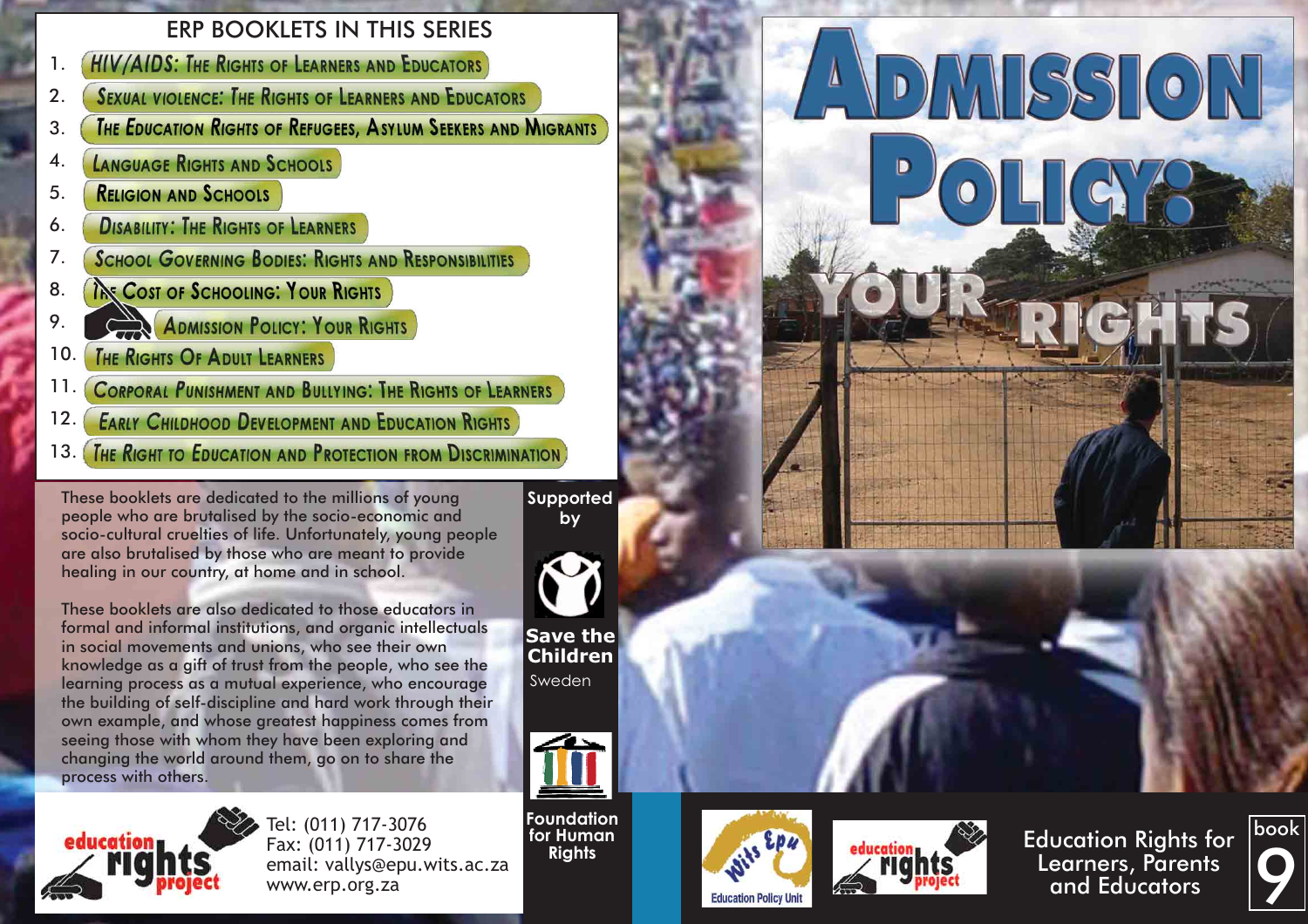

# **Admission Policy: Your Rights**

Anna Weekes

Editor: Brian Ramadiro and Salim Vally

layout & design by Red nicolas@red.org.za

We have attempted to ensure that the information in these booklets is accurate up to the time of publication-June 2005. Policies, laws and regulations change. Please contact the ERP for regular updates. All of these booklets are being translated into isiZulu, Sesotho and refugee rights will be translated into French and Portuguese as well. Nonprofit organisations are welcome to reproduce them. Suggestions for improvements are appreciated. Please acknowledge the Education Rights Project if you intend using this material.

Thanks to the Foundation for Human Rights, Save the Children Sweden, the Royal Netherlands Embassy and the Swedish International Development Agency for supporting this initiative.

# THE STRUGGLE FOR FREE,

THE STRUGGLE FOR FREE **UALITY PUBLIC EDUCATION CONTINUES**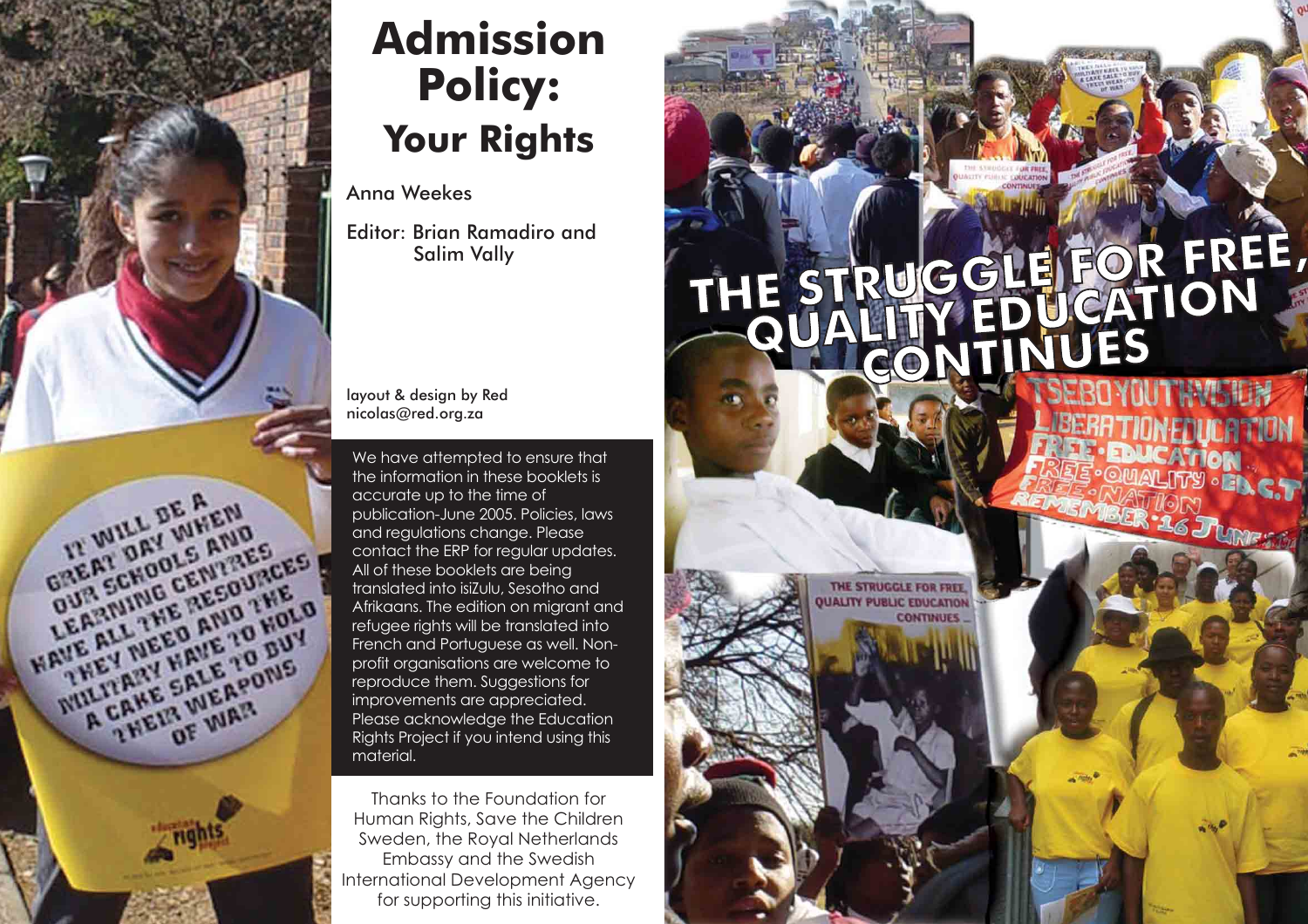# **CONTENTS**

|                                                    | page                                       |
|----------------------------------------------------|--------------------------------------------|
| 1. INTRODUCTION                                    | 1                                          |
| 2. REQUIREMENTS FOR ADMISSION TO A SCHOOL          | 2                                          |
| Can a school limit admission according to:         |                                            |
| age?                                               | $\overline{\mathbf{c}}$                    |
| documents?                                         | $\begin{array}{c} 2 \\ 3 \\ 3 \end{array}$ |
| ability to pay fees?                               |                                            |
| admission test?                                    |                                            |
| parental consent?                                  | $\overline{\mathcal{A}}$                   |
| place of residence?                                | $\overline{\mathcal{A}}$                   |
| <b>3. PROBLEMS AROUND ADMISSION</b>                | 5                                          |
| Can a learner be refused admission for reasons of: |                                            |
| late registration?                                 | 5                                          |
| inability to pay for a school uniform or books?    | 5                                          |
| unpaid school fees?                                | $\frac{5}{5}$                              |
| unpaid registration fee?                           |                                            |
| foreign nationality?                               | $\overline{6}$                             |
| language?<br>disability?                           | 6<br>$\overline{7}$                        |
| the school's capacity?                             | $\overline{7}$                             |
| race or culture?                                   | 9                                          |
| religion?                                          | 9                                          |
| HIV status?                                        | 10                                         |
| pregnancy?                                         | 10                                         |
| age?                                               | 11                                         |
| 4. PROBLEMS AFTER ADMISSION TO A SCHOOL            | 12                                         |
| Can a school keep a learner:                       |                                            |
| at the same grade until fees are paid?             | 12                                         |
| from participating in any school activities?       | 12                                         |
| on the waiting list after admission?               | 12                                         |
| 5. WHAT TO DO WHEN SCHOOLS BREAK THE LAW           | 13                                         |
| <b>6. LAWS YOU NEED TO KNOW</b>                    | 15                                         |
| <b>7. USEFUL CONTACT DETAILS</b>                   | 25                                         |
| 8. WORD LIST                                       | 27                                         |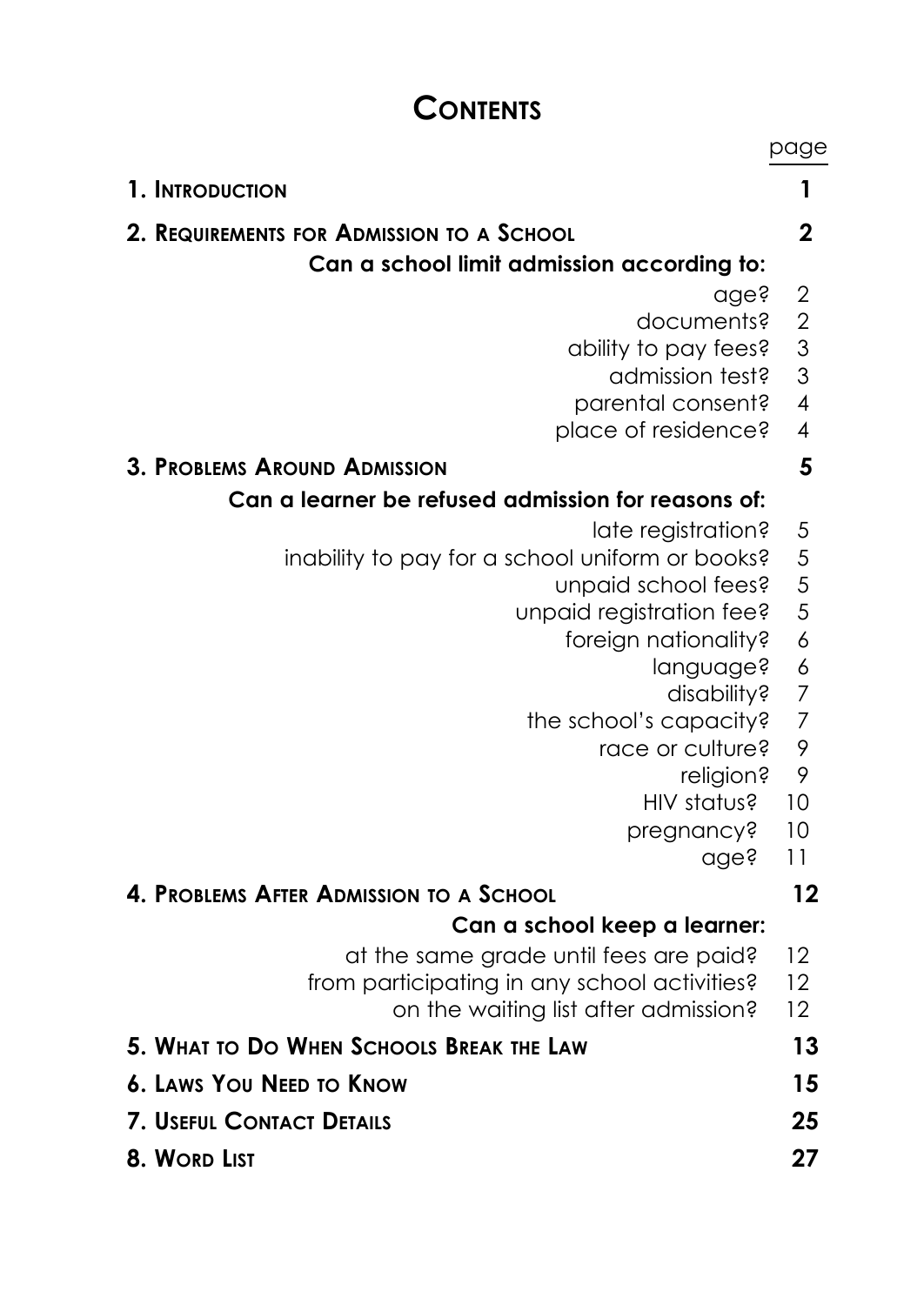# **INTRODUCTION oneone**

At the start of every school year, thousands of learners all over South Africa are refused admission to schools. School principals, school governing bodies and even individual teachers give many different reasons for denying admission to learners. In most cases, the schools or school governing bodies are acting unlawfully. This booklet will provide you with information to challenge unlawful exclusions.

The booklet will also outline the steps that communities with the assistance of the Education Rights Project (ERP) have taken to ensure that all learners are admitted to school.

The laws governing admission of learners to any public school are:

- $\cdot$  the South African Schools Act (1996) (SASA)
- · the Admission Policy for Ordinary Public Schools (1998)

Section 5 of the South African Schools Act sets out the reasons why schools cannot refuse admission to learners.

The Admission Policy for Ordinary Public Schools states that all eligible learners of compulsory school-going age must be suitably accommodated in schools. No-one who applies for admission to a school can be unfairly discriminated against. In terms of the law, ex-Model C schools are public schools and the same rules apply.

Your constitutional right to education can be enforced in different ways: by knowing your education rights and enforcing them at schools; by appealing to the department of education to enforce your education rights; by appealing to courts to compel schools and/or the department of education to observe your rights; or by mobilising the community around these rights.

**Section 29. (1) of the Constitution (Act 108 of 1996) says:**

Everyone has the right...

- a. to a basic education, including adult basic education; and
	- b. to further education, which the state, through reasonable measures, must make progressively available and accessible.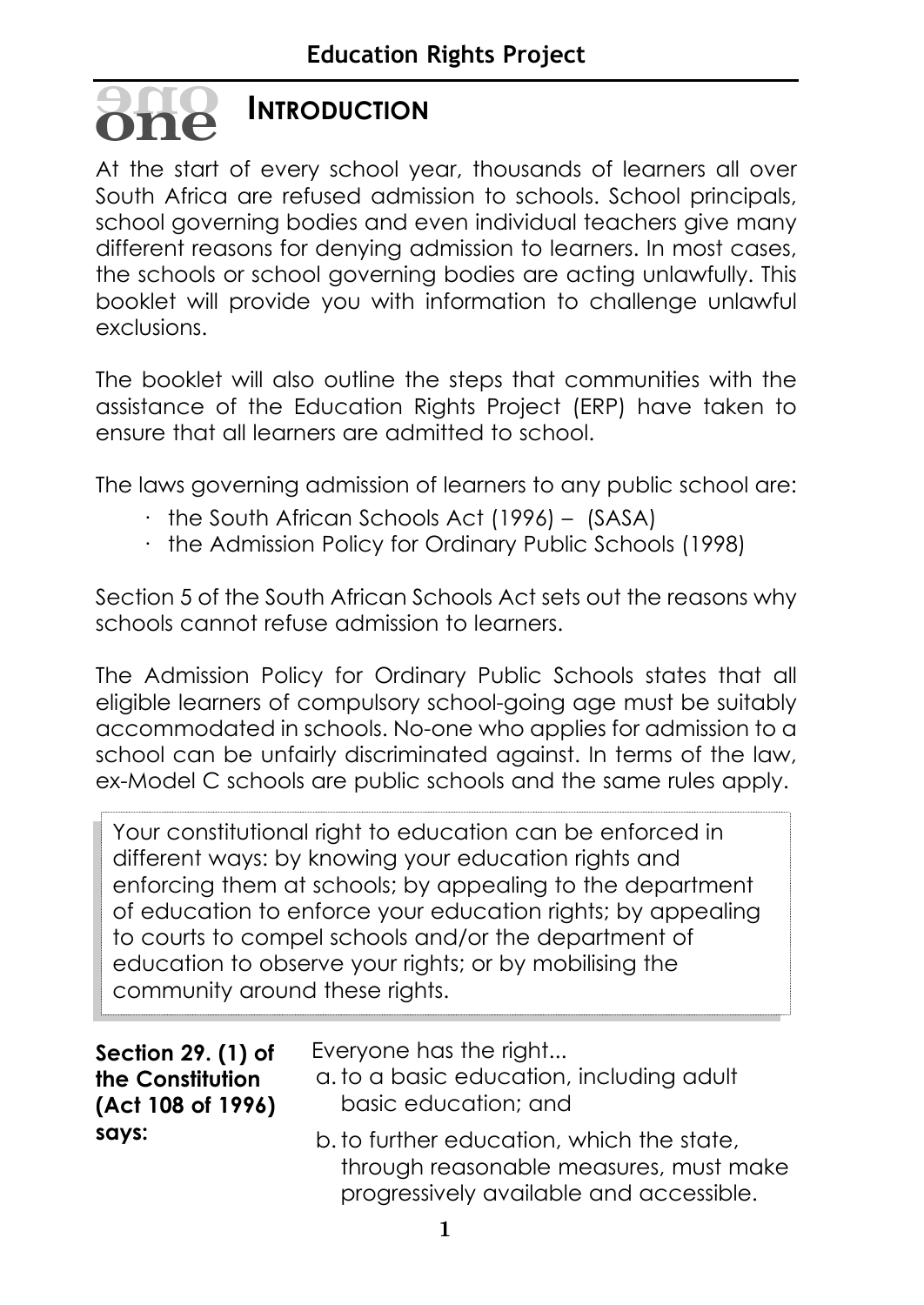Section 10 of the Constitution provides everyone with inherent dignity and the right to have their dignity respected and protected.

This booklet will tell you which part of the law to use in different situations where learners have been refused admission.

It is important to remember that if children are going to school for the first time, going from primary to secondary school or moving to a new school then they must formally register in the school.



# **What is the age of admission?**

The admission age of a learner to Grade 1 is age five turning six by 30 June in the year of admission. The admission age of a learner to Grade R (Reception Year) is age four turning five by 30 June in the year of admission.

Any parent who wishes to make an application for admitting a learner below this age or an underage learner must make an application to the principal of the school. Such an application must be accompanied by a school readiness report. A school readiness report could be a report from a psychologist or similar professional person, or an acceptable progress report from a qualified educator.

Should the principal decide that it would not be in the child's best educational interest to be admitted to Grade R or Grade 1 as an underage learner, then the parent must be furnished with reasons for this decision in writing and given the opportunity to appeal to the *Member of the Executive Committee* (*MEC*). (Contact details and word list at the end of this booklet).

# **What documents should learners produce in order to be admitted?**

The Admission Policy for Ordinary Schools says that the only documents that parents need to show the school when they apply for a learner to be admitted are: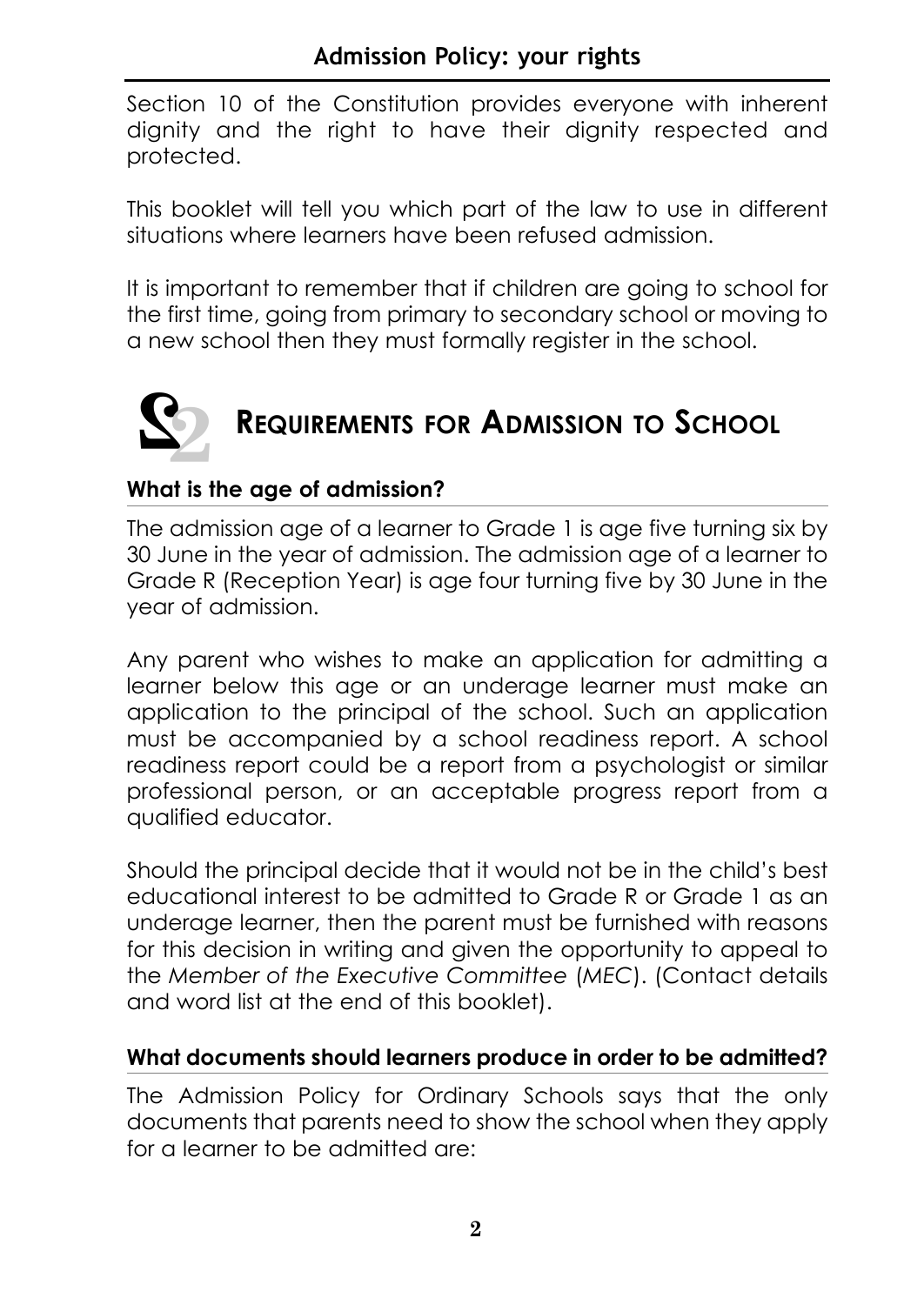- · The learner's **birth certificate**. If the parent is unable to supply a birth certificate, the school must conditionally accept the learner until a copy of the birth certificate is obtained from the Department of Home Affairs.
- · **Proof of** *immunisation*. If a learner has not been immunised, the principal must admit the learner and advise her or him how to get immunised.
- · If the learner is transferring from another school, she or he must produce a transfer card, or a **report card** or any document from the previous school with an *affidavit* stating why the learner does not have a transfer card.

# **Does a learner have to bring any document proving that he or she will be able to pay fees?**

No. Some schools have been asking learners to bring a copy of their household's water and electricity accounts. These learners have been told that the schools cannot afford to admit learners whose parents were not good at paying bills. This is illegal.

No learner may be refused admission to a public school on the grounds that his/her parent/caregiver is unable to pay, or has not paid, school fees that have been lawfully determined. **Section 5 (3) of SASA says:**

No learner may be refused admission to a public school on the grounds that his/her parents/caregiver is unable to pay, or has not paid, school fees. **Section 10 of SASA says:**

# **Can the school ask the learner to take a test as a condition for admission?**

NO. Section 5 (2) of SASA says that testing as a condition for admission is illegal. Schools are not allowed to administer or ask learners to undergo HIV tests before being admitted. Schools are not allowed to administer drug tests or language tests as a condition for admission. Testing may be a form of discrimination, which is unlawful.

The governing body of a public school may not administer any test related to the admission of a learner to a public school, or direct or authorise the principal of the school or any other person to administer such test. **Section 5 of SASA says:**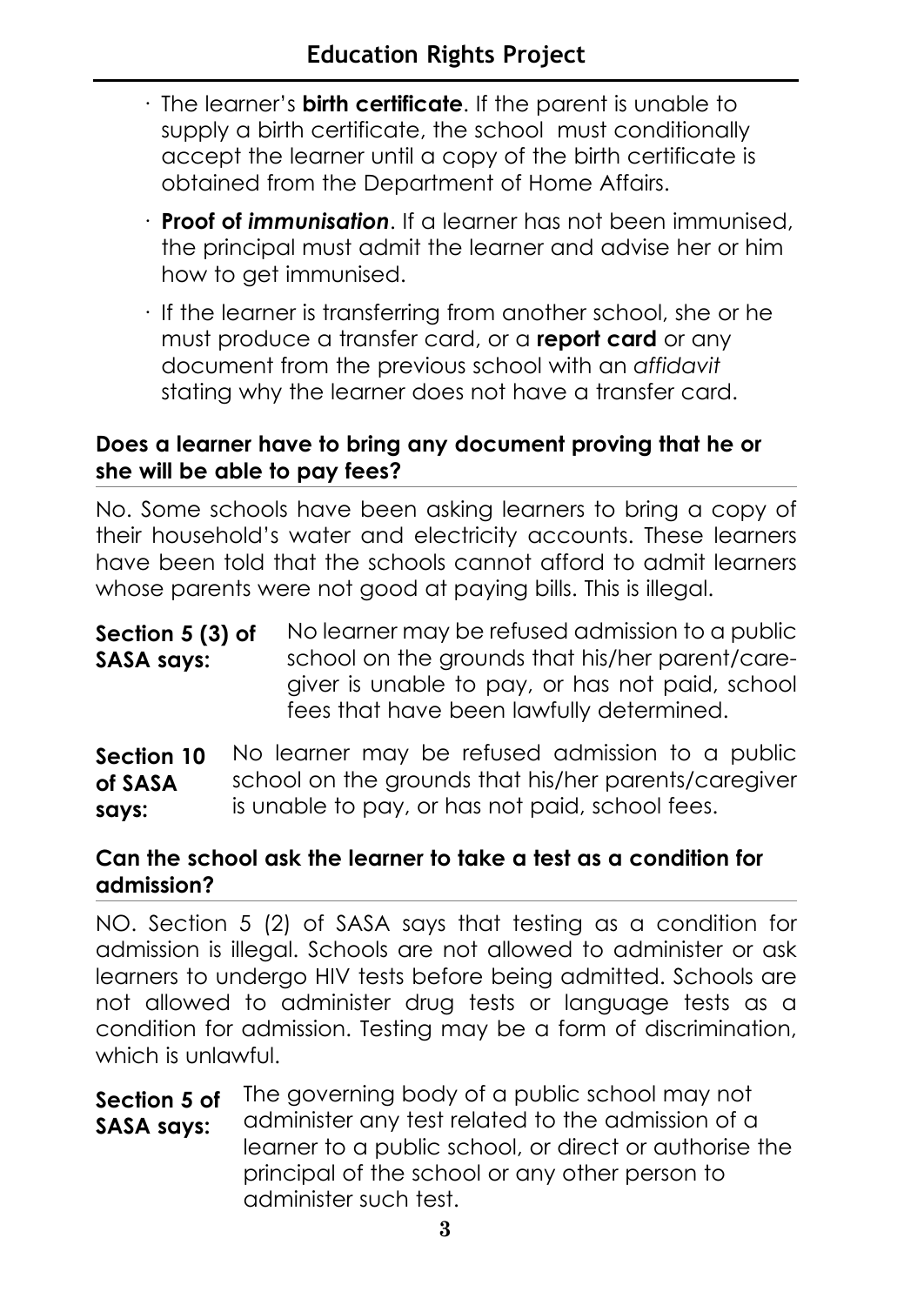| Section $5(1)$<br>of SASA says: | A public school must admit learners and serve<br>their educational requirements without unfairly<br>discriminating in any way. |
|---------------------------------|--------------------------------------------------------------------------------------------------------------------------------|
| Section 2 (2)<br>of SASA says:  | The testing of learners for HIV as a prerequisite<br>for admission or continued attendance is<br>prohibited.                   |

### **Can a learner go alone to the school to be admitted?**

Yes. Many learners are orphans. Others live with elderly caregivers, like grandparents, who are too old to accompany them to school. Many schools have in the past chased away unaccompanied learners. But this is unlawful. Schools must conditionally admit learners who do not have all the necessary documents.

Articles 15 and 16 in the Admission Policy for Ordinary Schools apply here.

# **To which schools can learners go? School Feeder Zones.**

The Department of Education in consultation with school governing bodies establishes feeder zones. Feeder zones are areas that schools should prioritise when admitting learners. This means learners who live in the feeder areas or whose parents work and / or live close to where the school is located must be prioritised in admissions. It is important to note that school feeder zone areas do not have to be geographically adjacent to each other or to the school. This does not mean that learners from outside a feeder zone are prevented from applying for admission at any school of their choice, but it does mean that such learners may be placed on a waiting list.

**Sections 34 (d) (I-iii) of the Admissions Policy for Ordinary Public Schools says:**  ...the preference order of admission to schools is

- (i) learners whose parents live in the feeder zone, in their own domicile (residential area) or their employer's domicile;
- (ii) learner's whose parents work address is in the feeder area; or
- (iii) other learners: first come first served.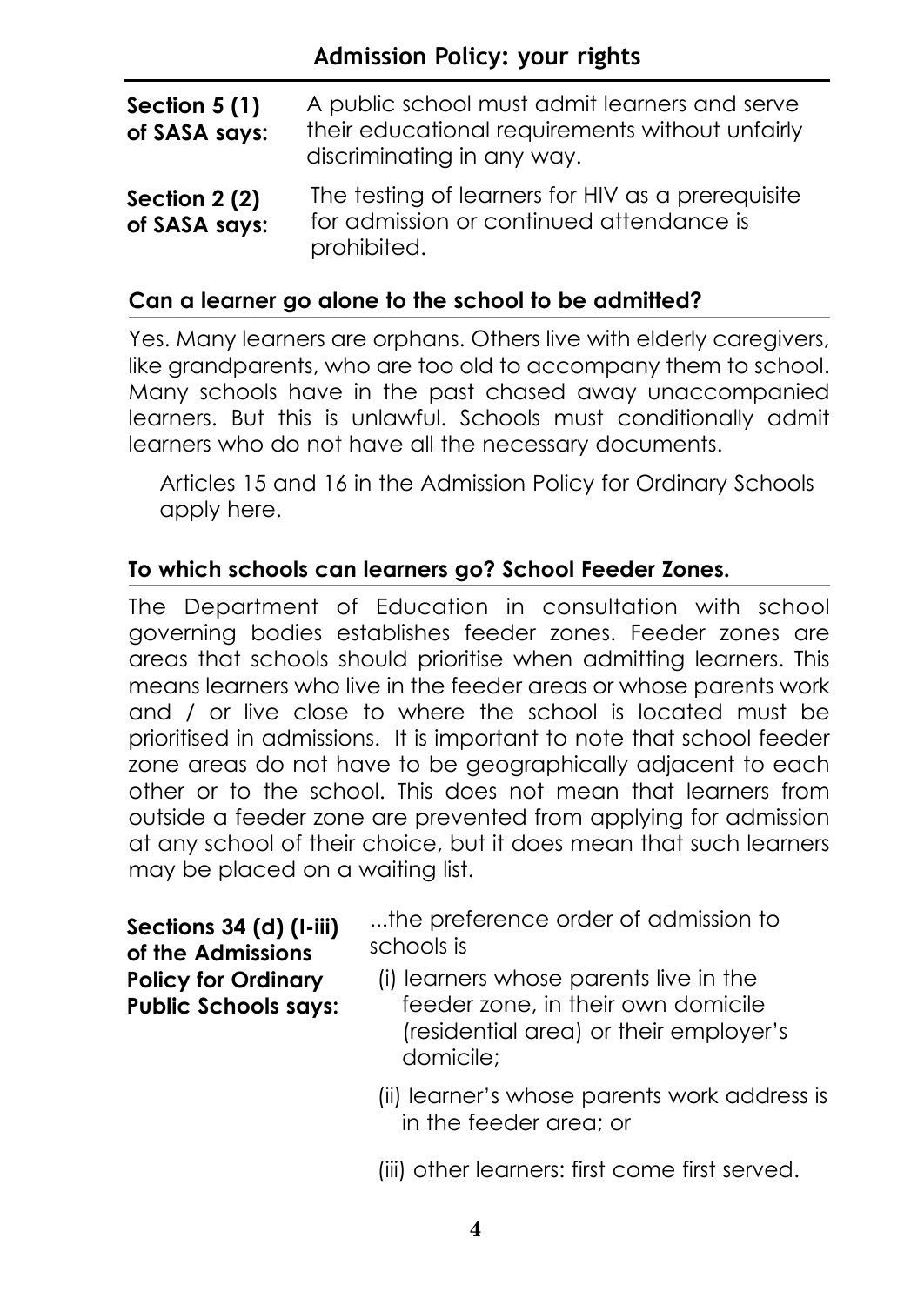# **PROBLEMS AROUND ADMISSION**

# **Can a school refuse to admit a learner because he or she is late in registering?**

**threethree**

NO. Early registration is advisable but not legally binding. The registration process exists to enable schools to plan properly and to avoid chaos at the beginning of the new school year. Registration should not be used to exclude learners from school. It is advisable that children are registered between August the 1st and September the 30th in the year before their entry into a new school.

The Head of Department must determine a process of registration for admission to public schools in order to enable the admission of learners to take place in a timely and an efficient manner. The Head of Department and the school governing bodies should encourage parents to apply for the admission of their children before the end of the preceding school year. **Section 5 of the Admission Policy for Ordinary Schools says:**

# **Can a learner be refused admission for not affording a uniform or school books?**

No. The ability to pay for school uniforms and books is not a condition for admission to a school.

### **Can a school refuse to admit a learner to the next year because he or she has not paid school fees from the year before?**

NO. Learners cannot be punished in any way for not having paid fees – this applies whether they are learners who would have qualified for exemption from paying fees if they had applied, and those who did not qualify for exemption, but still have not paid fees. SASA says it is unlawful to humiliate learners and exclude them from school at any point for unpaid fees.

# **Must the learner pay school fees or registration fees before being admitted?**

Schools are not allowed to refuse to register learners who cannot pay a registration fee. If teachers talk about fees during the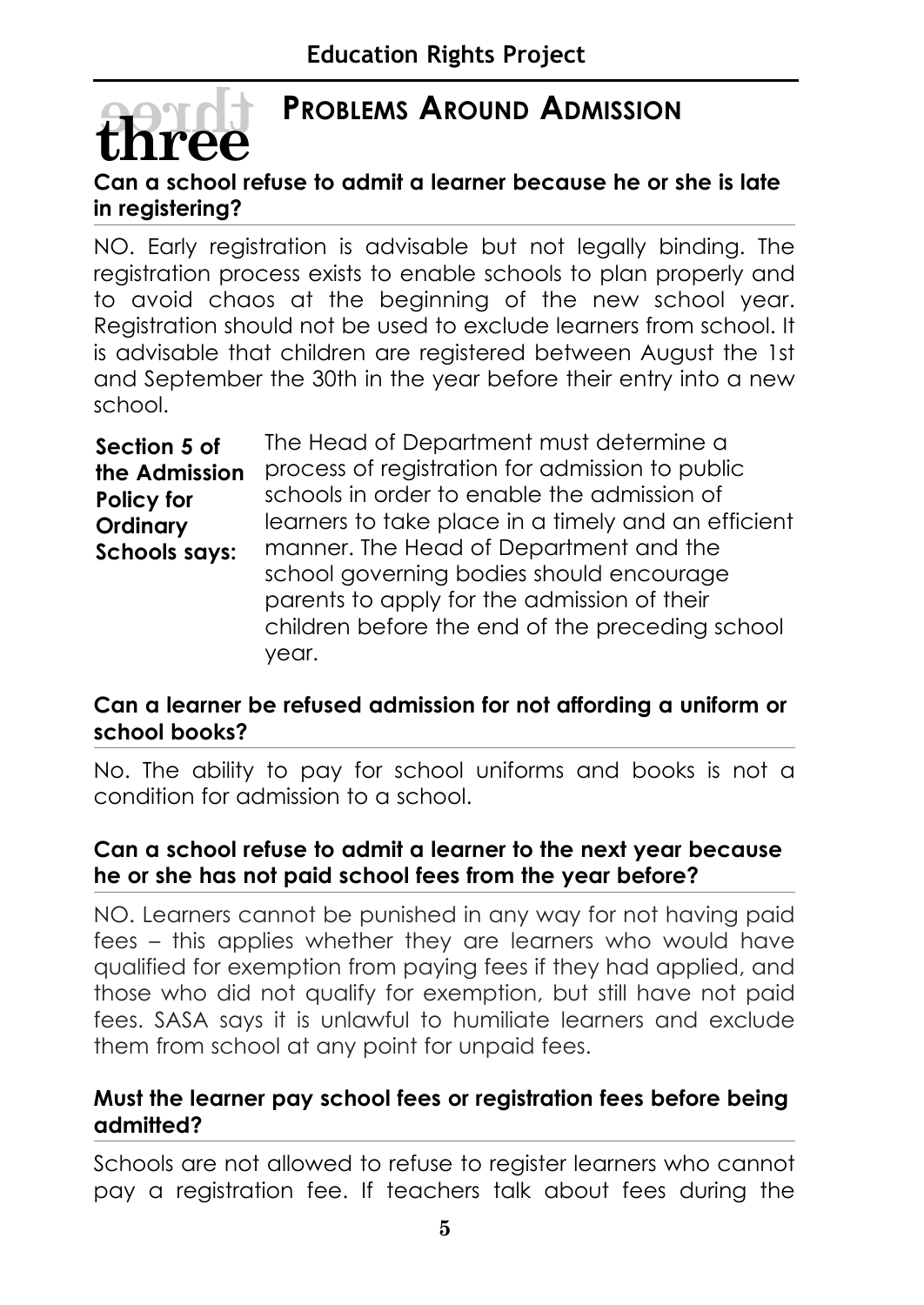registration, parents who cannot afford to pay fees are advised to tell the school that they want to apply for exemption from the fees.

# **Can a learner be refused admission because he or she is not a South African citizen?**

NO. The Department of Education has issued an additional policy on education for foreign learners. This says that no foreign learner should be denied admission to a school due to insufficient documents. Learners whose parents do not have a residence permit must be conditionally admitted to school. (See ERP booklet on Refugees, Asylum Seekers and Migrants).

| Section 21 of          | Persons classified as legal aliens must, when  |
|------------------------|------------------------------------------------|
| the Admissions         | they apply for admission for their children or |
| <b>Policy for</b>      | for themselves, show evidence that they have   |
| <b>Ordinary Public</b> | applied to the Department of Home Affairs to   |
| <b>Schools says:</b>   | legalise their stay in South Africa.           |

(This includes non-South Africans who have applied for temporary residence but have not yet received the permit.)

Refugees as well as refugee children are entitled to the same basic health service and basic primary education, which inhabitants of the Republic receive from time to time. **Section 27 (g) of the Refugee Act 1998 says:**

# **Can a learner be refused admission on grounds of language?**

NO. Language cannot be used as a reason to refuse admission to learners. The language policy must reflect the language or languages spoken by the learners and the school must show how it is promoting multilingualism.

In Limpopo province in January 2004 many black pupils were refused admission at four formerly Afrikaans only schools on grounds that they were not Afrikaans speakers. The learners were admitted following intervention by the Education Department. At a school in Delft, in the Western Cape, a schoolteacher reported that isiXhosa and English speaking learners, who moved to Delft from the Eastern Cape, were refused admission on the grounds that they cannot speak Afrikaans. (See ERP booklet on language policy).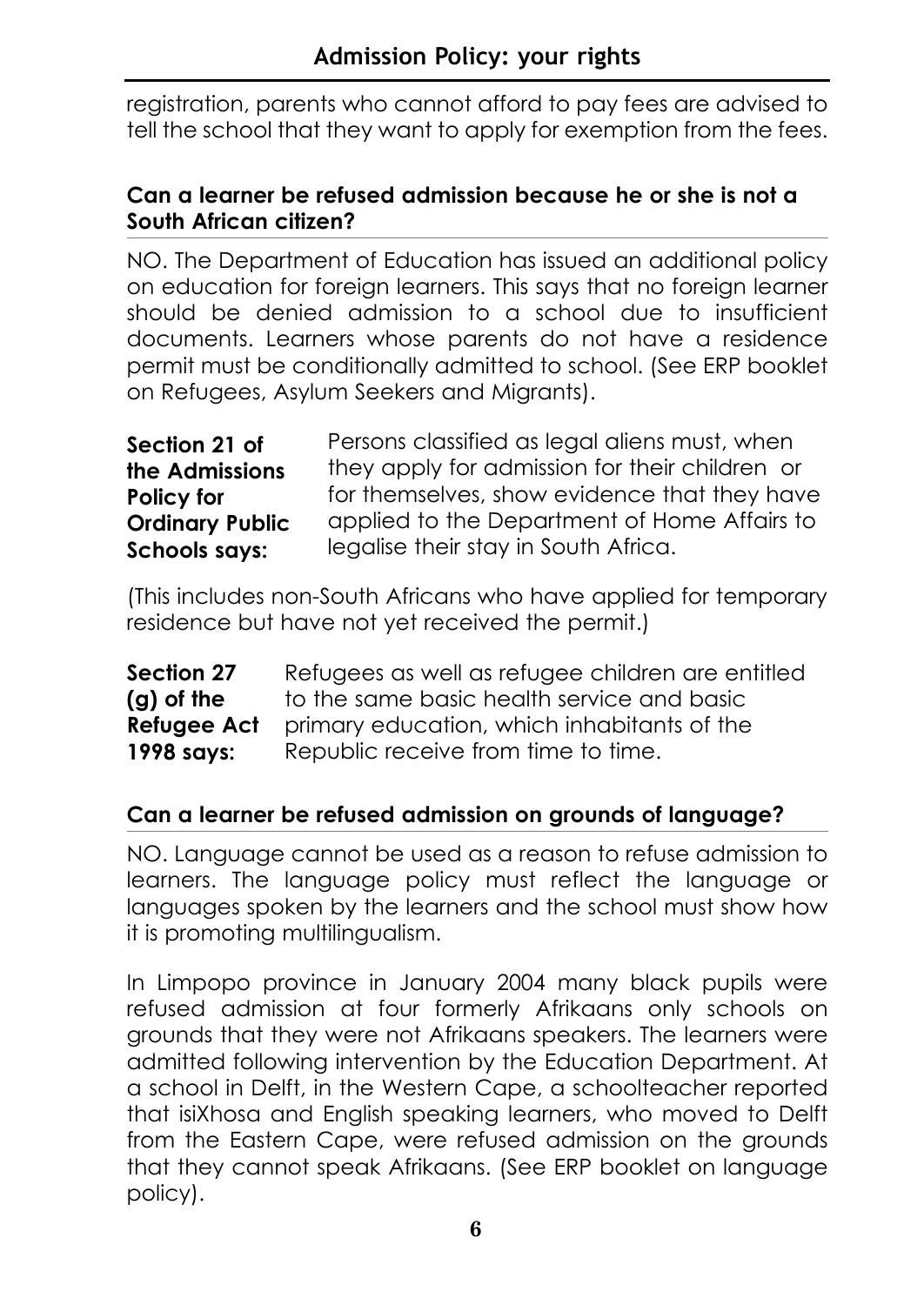# **Education Rights Project**

| Section 2 (6) (3) of SASA                                                                         |  | No form of racial discrimination may                                                                                                                                                                                                                                                                                                                               |  |
|---------------------------------------------------------------------------------------------------|--|--------------------------------------------------------------------------------------------------------------------------------------------------------------------------------------------------------------------------------------------------------------------------------------------------------------------------------------------------------------------|--|
| <b>Admission Policy for</b>                                                                       |  | be practiced in implementing                                                                                                                                                                                                                                                                                                                                       |  |
| <b>Ordinary Public Schools,</b>                                                                   |  | language policy determined under                                                                                                                                                                                                                                                                                                                                   |  |
| says:                                                                                             |  | this section.                                                                                                                                                                                                                                                                                                                                                      |  |
| Section C (1) of<br>SASA, Norms and<br><b>Standards</b><br>Regarding<br>Language Policy,<br>says: |  | () in determining the language policy of<br>the school, the governing body must stipulate<br>how the school will promote multilingualism<br>through using more than one language of<br>learning and teaching, and/or by offering<br>additional languages as fully-fledged<br>subjects, and/ or applying special immersion<br>or language maintenance programmes () |  |

# **Can a disabled learner be refused admission?**

NO. The law says that 'learners with special education needs' must in most cases have the chance to attend ordinary public schools. The school has to follow a process where the *Head of Department* (*HOD*) first consults parents and other educators to see if the learner can be admitted. This might include adapting some of the school's facilities.

If the school feels that they do not have the capacity to admit the learner then the law says the HOD must have the learner admitted at another suitable school in the province. Learners with special needs cannot simply be refused admission. (See ERP booklet on disability)

These learners are governed by Sections 22-25 of the Admissions Policy for Ordinary Public Schools.

# **Can a school say that it is too crowded to accept more learners?**

NO. Schools in most poor communities are genuinely overcrowded. But even then, a school cannot refuse admission to a learner from its feeder zone. It is the responsibility of the school and the HOD to ensure that all learners have places.

Learners at a secondary school near Cape Town held a mass protest and took an education department official and the governing body hostage for four hours when schools re-opened in January 2004. They took this action because some learners were refused admission after the school said it was over crowded.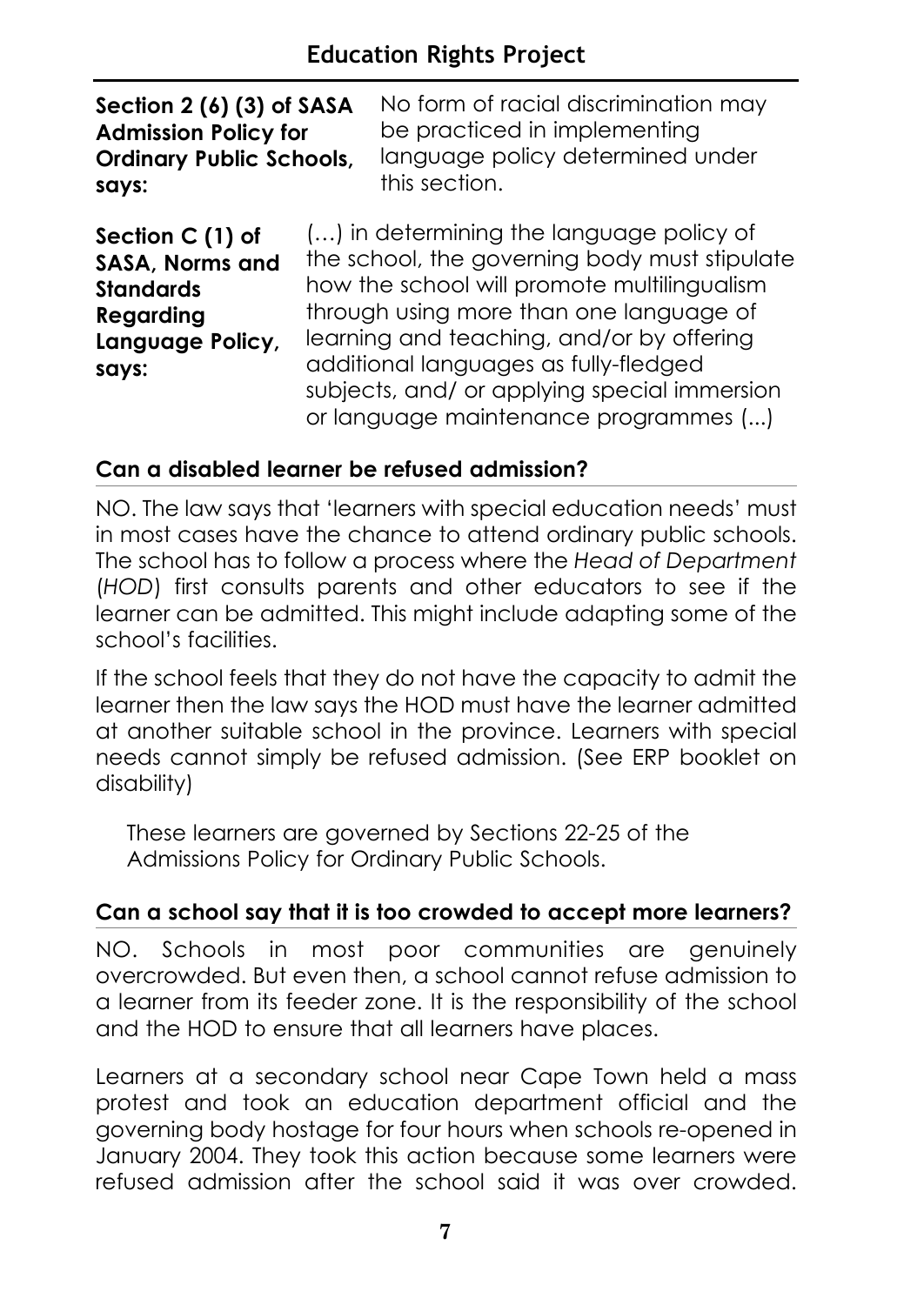About 159 pupils had been crammed into one classroom, with up to three teachers teaching different subjects at the same time. More than 650 pupils were being taught in 10 classrooms.

# **CCOOMMMMUNITY ACTION ISSUE UNITY ACTION ISSUE**

This is one area where the community needs to take action. In many crowded schools, platooning has been introduced (where learners are split into two groups – morning and afternoon shifts). This is a bad solution because learners and educators are tired in the afternoon so that it is difficult to learn and teach. Furthermore, learners who attend afternoon classes do not get as many hours of education per day as they would in a normal school day.

The community needs to ensure that schools and the government do proper planning and provide schools with enough resources for learners to get a quality education. Schools must inform the department of education about overcrowding and work with the community to mobilise against overcrowding. The Department of Education must be persuaded to:

- · Build new classrooms and schools in communities
- · Provide free transport for learners to attend other schools that are not filled to capacity
- · Provide mobile or temporary classrooms as an emergency measure
- · Provide more educators at schools where the learner:educator ratio is too huge for learners to receive a meaningful quality education

The community could start its own school. For example, the Mandela Park community of Khayelitsha, Cape Town, occupied a local community centre after 2000 learners were refused admission at the existing secondary schools. They called the school 'Peoples Power Secondary School' and staffed it with retrenched educators from the community. They pressured the government to register the school and allocate it a subsidy, books, and salaries for the teachers. After six months the school closed down when the government promised to build a new school in the community and to admit Peoples' Power Secondary learners at other local schools.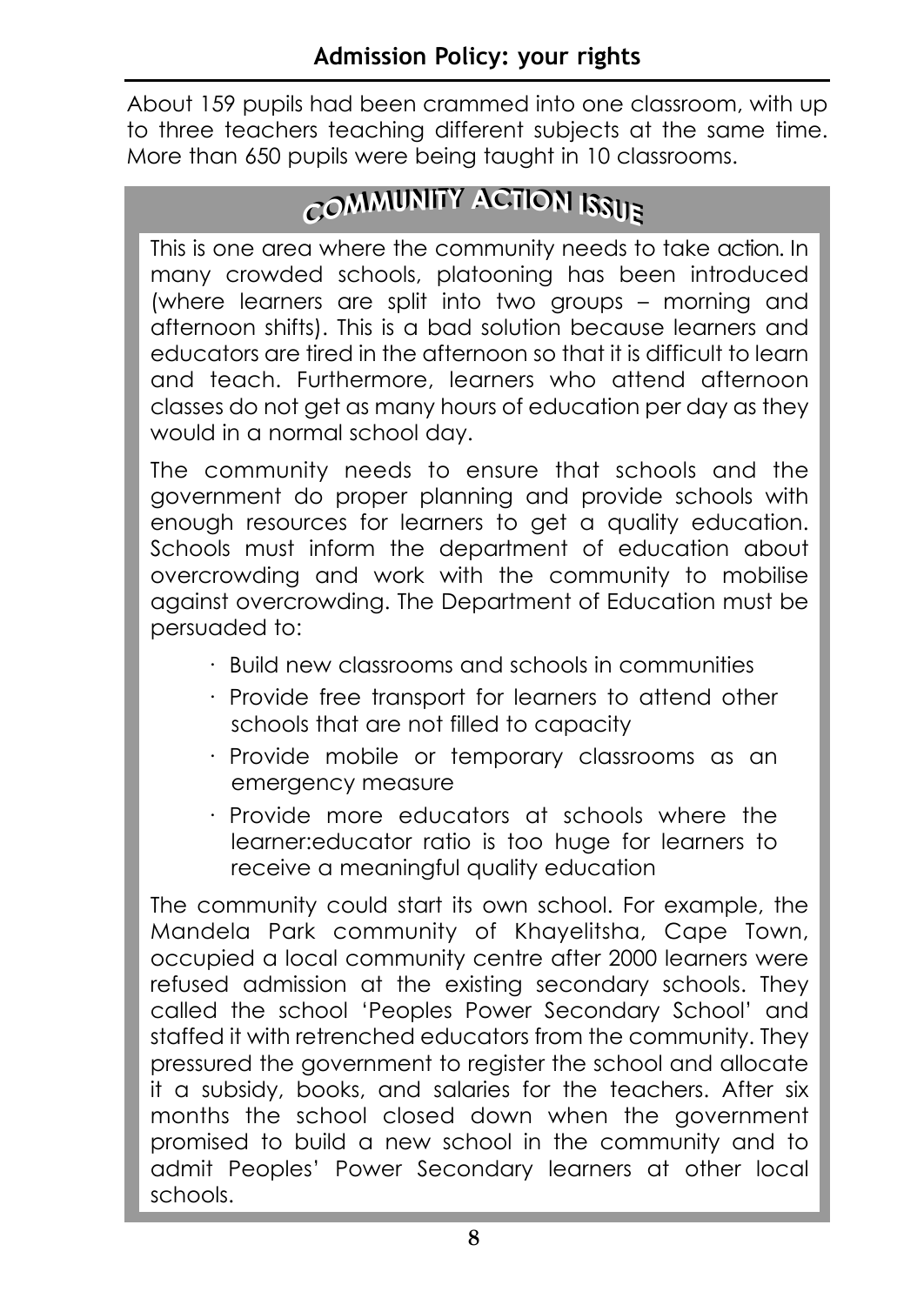# **Is it lawful for schools to refuse admission on racial or 'cultural' grounds?**

NO. It is illegal to discriminate. In January 2004, four formerly Afrikaans schools in Limpopo tried to keep out black learners by limiting their intake of Grade 8 pupils to 35. After an investigation, it was found that the school was using this excuse to practice racism and to only admit white learners. The school was ordered by the Department of Education to admit about 100 Grade 8's.

No school may refuse to admit pupils on the grounds of religion or ethnicity. **Chapter 2 of SASA says:**

A public school must admit learners and serve their educational requirements without unfairly discriminating in any way. **Section 5 (1) of SASA says:**

In this case, the Department of Education said that schools must admit as many pupils as they can accommodate and then afterwards apply to the department for extra teachers. Primary schools must admit all pupils from the area, regardless of 'race'. High schools must admit all pupils from local primary schools. This also applies to the admission of domestic workers' children to formerly white schools.

**Communities or parents should contact the Department of Education immediately when learners are discriminated against. Some former model C schools have been found to inflate school fees in order to keep away black learners. Others have allegedly bussed in white learners from outside the feeder zones while denying admission to local black learners. The Department of Education must investigate your complaints about these cases and force the schools to comply with the law.**

# **Can a learner be refused admission to a school because of his or her religion?**

NO. In 2003, a school in Brakpan refused admission in the last term of school to three Catholic brothers who had been learners at the school since 1999. The Department of Education investigated a complaint from the South African Human Rights Commission and confirmed that the schools discriminated on the basis 'of religion and ethnicity'. The school was ordered to re-admit the learners. (See ERP booklet on religion policy).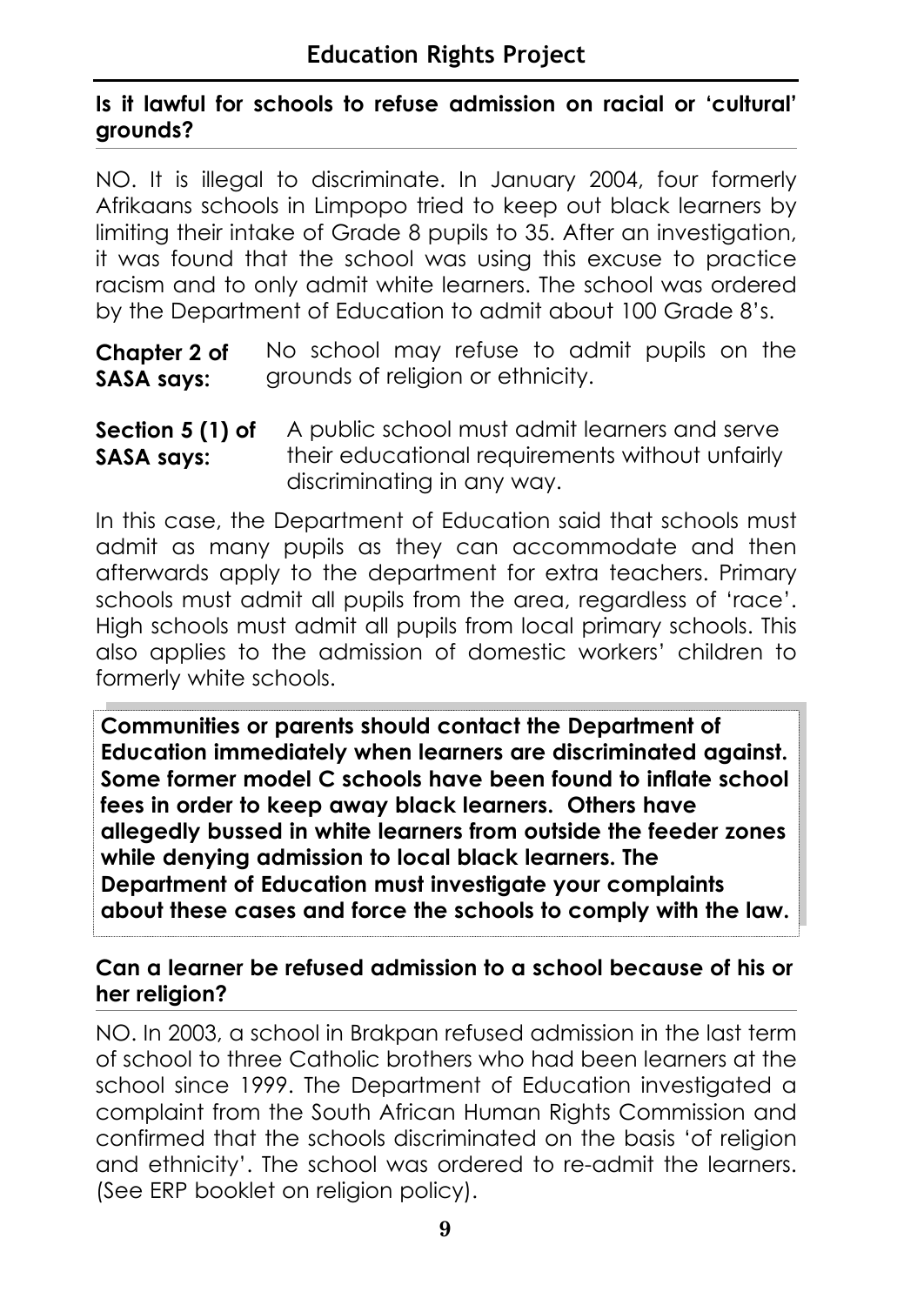No school may refuse to admit pupils on the grounds of religion or ethnicity. **Chapter 2 of SASA says:**

A public school must admit learners and serve their educational requirements without unfairly discriminating in any way. **Section 5 (1) of SASA says:**

# **Can a learner be refused admission because he or she is HIV positive?**

NO. Refusing to admit HIV positive learners is a violation of the learner's constitutional right to equality — to be treated in the same way as other learners — and to human dignity — not to be stigmatised because of their HIV status. (See ERP booklet on HIV/AIDS)

No learner will be denied admission or continued attendance at school on account of his or her HIV status or perceived HIV status. **Section 2 of SASA says:**

**Section 4.1 of the National Policy on HIV/AIDS for learners and educators in public schools and students and educators in further education and training institutions says:**

No learner or student may be denied admission to or continued attendance on account of his or her HIV/AIDS status or perceived HIV/AIDS status.

Learners with HIV have the right to attend any school or institution. The needs of learners and students with HIV/AIDS with regard to their right to basic education should as far as is reasonably practicable be accommodated in the school or institution. **Section 5.1 says:**

# **Can a learner be refused admission because she is pregnant?**

NO. Pregnant schoolgirls may not be turned away from school or expelled. Pregnant learners must be considered as learners who need special support from the school and the community. The principal can hold a meeting with the learner and her parents in order to find the best way of helping the learner. School management is obliged to supply pregnant learners with health information.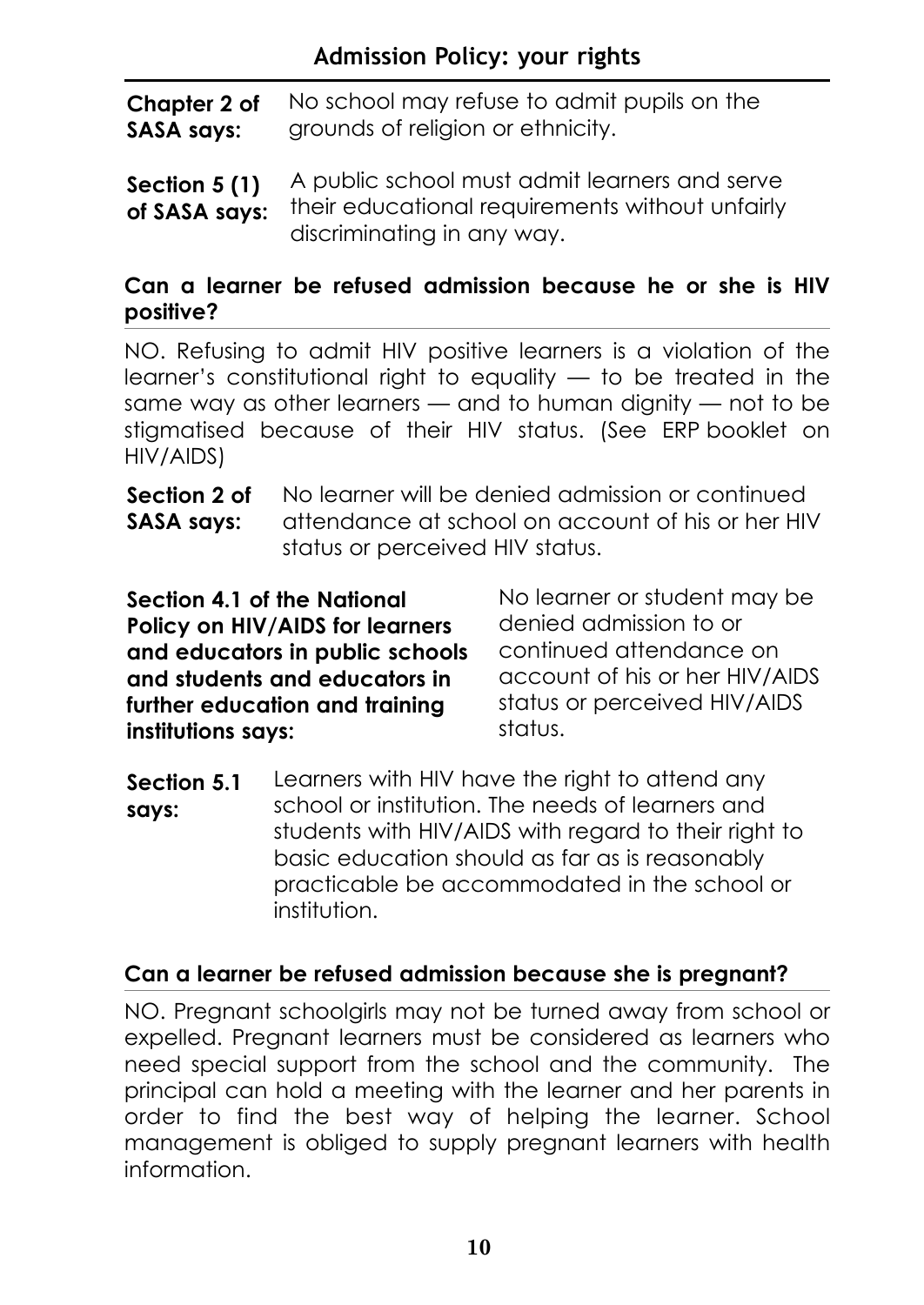Nomsisi, 18, was expelled from a high school in Mowbray, Cape Town, in March 2004. She was eight months pregnant. The school said she fell asleep in class, was moody and was a bad influence. The school allegedly refused to allow her back after she had given birth and tried instead to transfer her to an ABET centre to complete Grade 12. This was unlawful.

- ...every School Governing Bodies to adopt a code of conduct. The primary aim of such a code of conduct is to help all learners to enjoy their right to education. A code of conduct cannot be used to exclude pregnant learners. **SASA requires**
- A school must admit learners and serve their educational requirements without unfairly discriminating in any way. **SASA Chapter 2 Section 5 says:**

# **Can learners be refused admission on the grounds that they are "too old"?**

YES. Learners over the age of 18 are finding it difficult to gain admission into ordinary public schools. Many of the learners are often told to go to Public Adult Learning Centres.

**SASA, Age Requirements for Admission to an Ordinary Public School, Section 3:**

*..*.prescribes age-grade norms. This means SASA says at what age learners can start schooling and at what age they are expected to have completed schooling:

The statistical age norm per grade is the grade number plus 6.

| grade $1 + 6 =$ age 7   |
|-------------------------|
| grade $9 + 6 =$ age 15  |
| grade $12 + 6 =$ age 18 |

# **CCOMMUNITY ACTION ISSUE**

**Example:** 

Example:

Teenage learners

in many communities are being denied the right to complete their education because they are over 15 years of age. This practice is unfortunately not against the law but it is against the spirit of the constitution. The fact is that in many communities there are no Public Adult Learning Centres and where these exist they are often beset with many problems. Communities need to mobilise for each and every learner to be admitted to school until he or she completes Matric, regardless of age.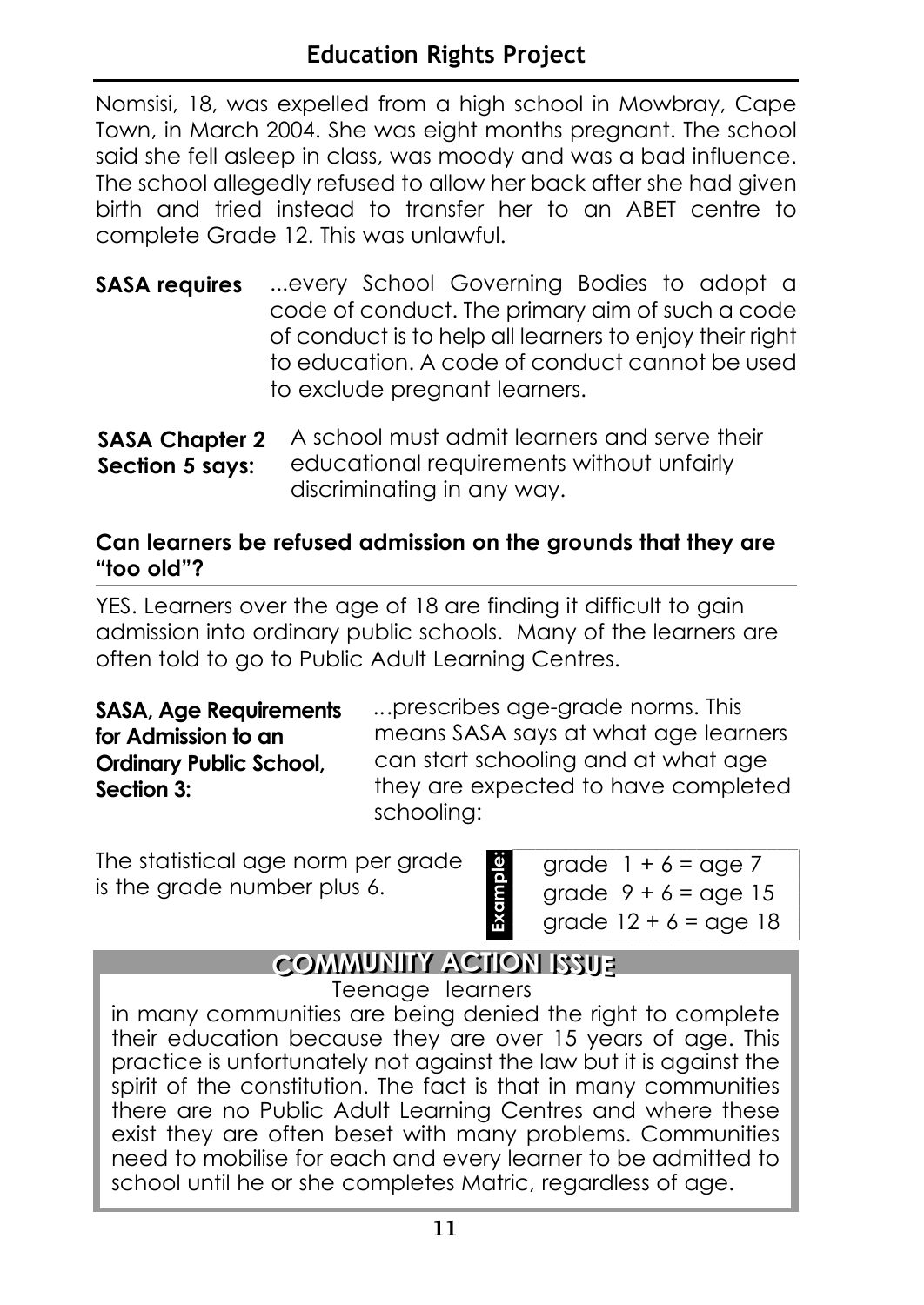# **PROBLEMS AFTER ADMISSION TO A SCHOOL**  $\frac{4}{\mathbb{P}}$

# **Can a school admit a learner but refuse to promote him or her to the next grade because of unpaid fees?**

NO. 16 year old Nonceba from Limpopo province who was forced to repeat a year for unpaid school fees had this to say about her experience: "Problems that I have at home are that my parents are not working and they have HIV together with my baby sister. I have not paid school fees that year, last year and this year. When I was supposed to go to grade 3 they made me repeat grade 2 because I had not found school fees. When they want school fees I go home. They send me home," she said. (Alliance for Children's Entitlement to Social Security, Fieldworkers Manual, Chapter 2). This was unlawful.

# **Can a learner be admitted to school but refused admission to certain facilities, classes or activities of the school?**

NO. This is unfair discrimination. The Department of Education has said that unfair discrimination includes treating learners whose parents have not paid school fees less favourably to those whose parents have paid.

**Section 5 (1)** A school must serve its learners' educational of SASA says: interests without unfairly discriminating in any way.

Exclusion from certain school activities or being made to sit on the floor instead of at a desk is illegal.

| Section 10 of        | A learner is admitted to the total school                                               |
|----------------------|-----------------------------------------------------------------------------------------|
| the Admissions       | programme and may not be suspended from                                                 |
| Policy for           | classes, denied access to cultural, sporting or                                         |
| Ordinary             | social activities of the school, denied a school                                        |
| <b>Schools says:</b> | report or transfer certificates, or otherwise<br>victimised on the grounds that his/her |
|                      | parent/care-giver is unable to pay, or has not<br>paid, the required fees.              |

# **Is it lawful for a learner to remain on the waiting list after the school year has started?**

NO. This normally happens when schools decide to register a certain number of learners in the previous year. After they have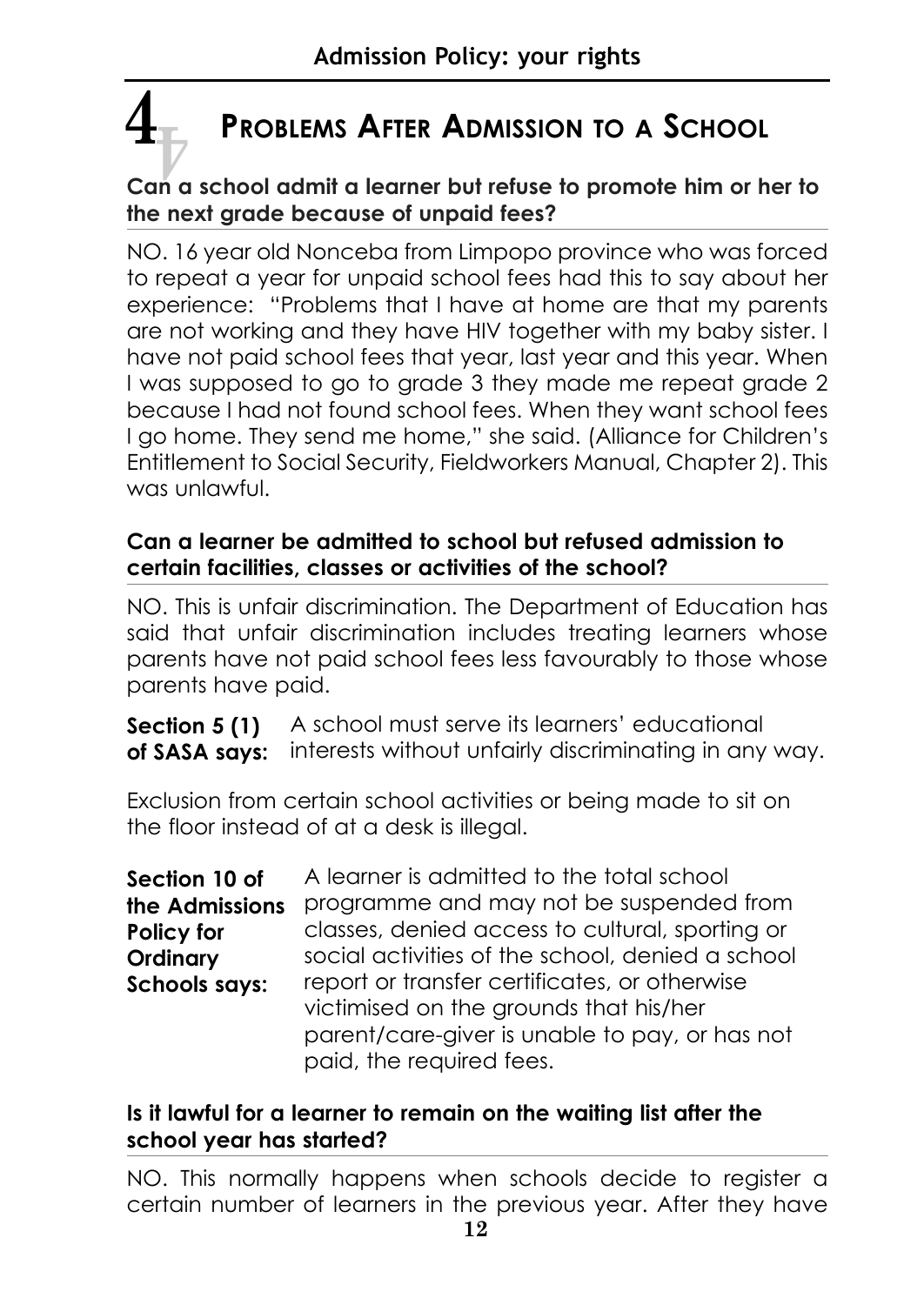registered a certain number of learners, they unlawfully decide to ignore the rest of the admissions process, which includes ensuring that all learners in a feeder area are admitted to schools.

A learner can choose to be on a waiting list for the closest school available to them, but before the beginning of the new school year, the school and the Department of Education must have solved the problem of where all learners should be schooled. Schools must inform you in writing that you are on a waiting list. In one instance the ERP found that a Grade 8 learner stayed on the waiting list of a school in Eldorado Park for one whole year without going to school. This was unlawful.

Sections 33 – 36 of the Admissions Policy for Ordinary Public Schools governs this aspect of admissions.

# $\frac{f_{\text{IV}}}{f_{\text{IV}}}\sum_{\text{THE LAW}}$  What to do When Schools Break **THE LAW**

# **STEP 1**

The learner who has been refused admission to a school must request reasons for the refusal. Keep copies of correspondence between yourself and the school.

STEPS 2 and 3 should be done at the same time.



The learner's caregiver or a supportive community group should write a letter to the school principal pointing out which parts of the law the school has broken and formally appeal the decision. Send a copy of this letter to the Head of the Department in your province and/ or MEC for Education.

- Contact the Education Rights Project or nearest social movement and ask them to intervene immediately. **STEP 3**
- **STEP 4**

If the school still refuses to admit the learner, or if they don't reply to the letter, the learner should write to the HOD in the province and/ or MEC for Education.

**STEP 5**

If you do not get help from the Head of Department or the MEC for Education contact the ERP, a public interest law organisation or a lawyer. (A list of useful contacts is listed at the end of the booklet).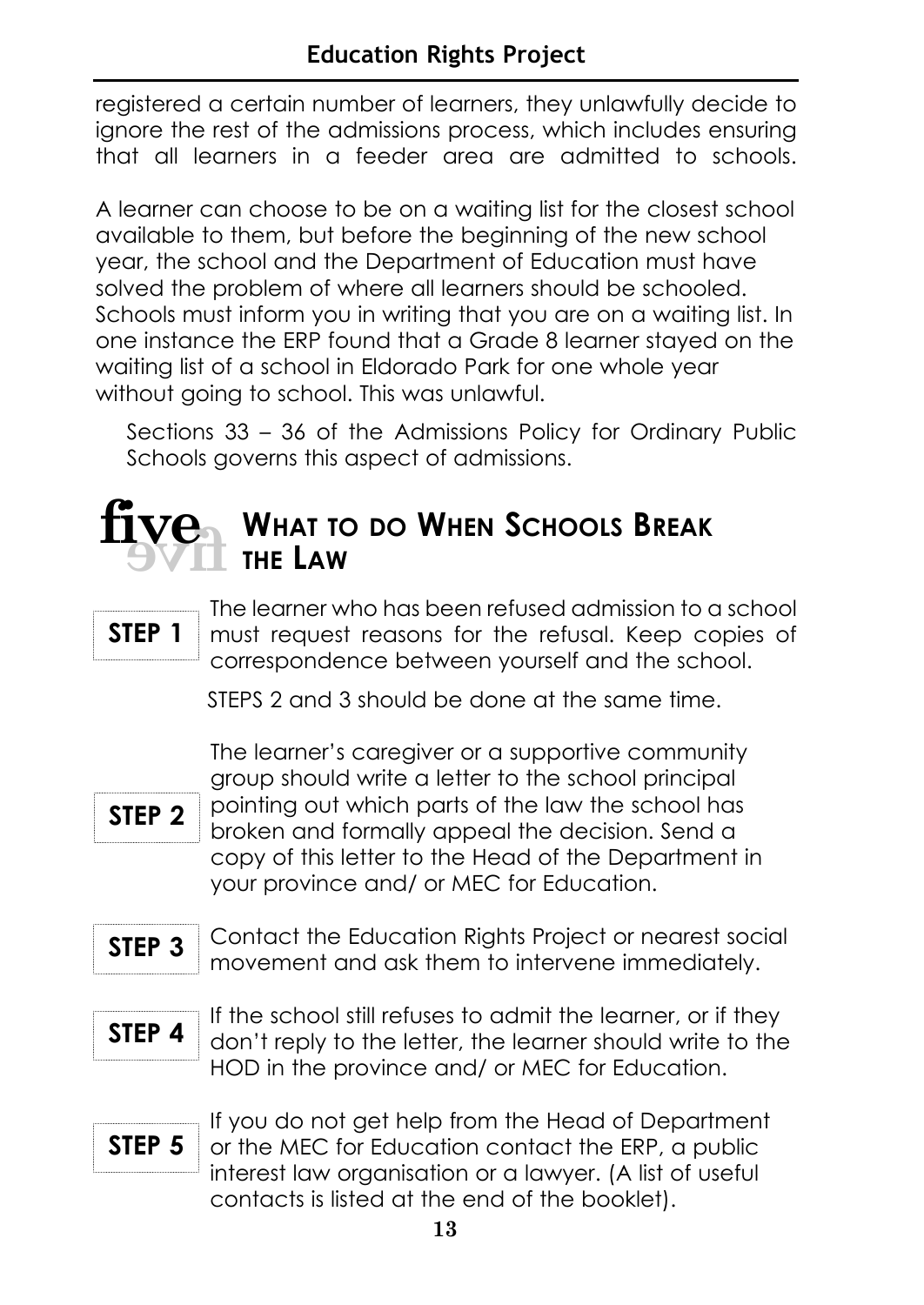# **Model Letter for STEP 2**

DATE Attention: The Principal Name of School

Copy to: MEC for Education

Dear Sir or Madam

Re: Learners' name

We have been approached by (NAME OF LEARNER), a learner who was refused admission to your school on (DATE).

The reason you gave for refusing (NAME OF LEARNER) admission was (STATE THE REASON HERE)

(NAME OF ORGANISATION or CAREGIVER) hereby advise you that it is unlawful for the school to refuse admission to (NAME OF LEARNER) .

In terms of the South African Schools Act of 1996 and the Admissions Policy for Ordinary Public Schools, 1998 no learner can be refused admission to a school for the reasons you have given. I enclose a copy of the law and the policy for your reference.

I request that you contact (NAME OF LEARNER) within 24 hours and make arrangements to register her in time for her to begin the school year with the rest of the learners. A copy of this letter has been sent to the MEC of Education in this province.

Please feel free to contact me to discuss this appeal further.

Yours faithfully,

(NAME)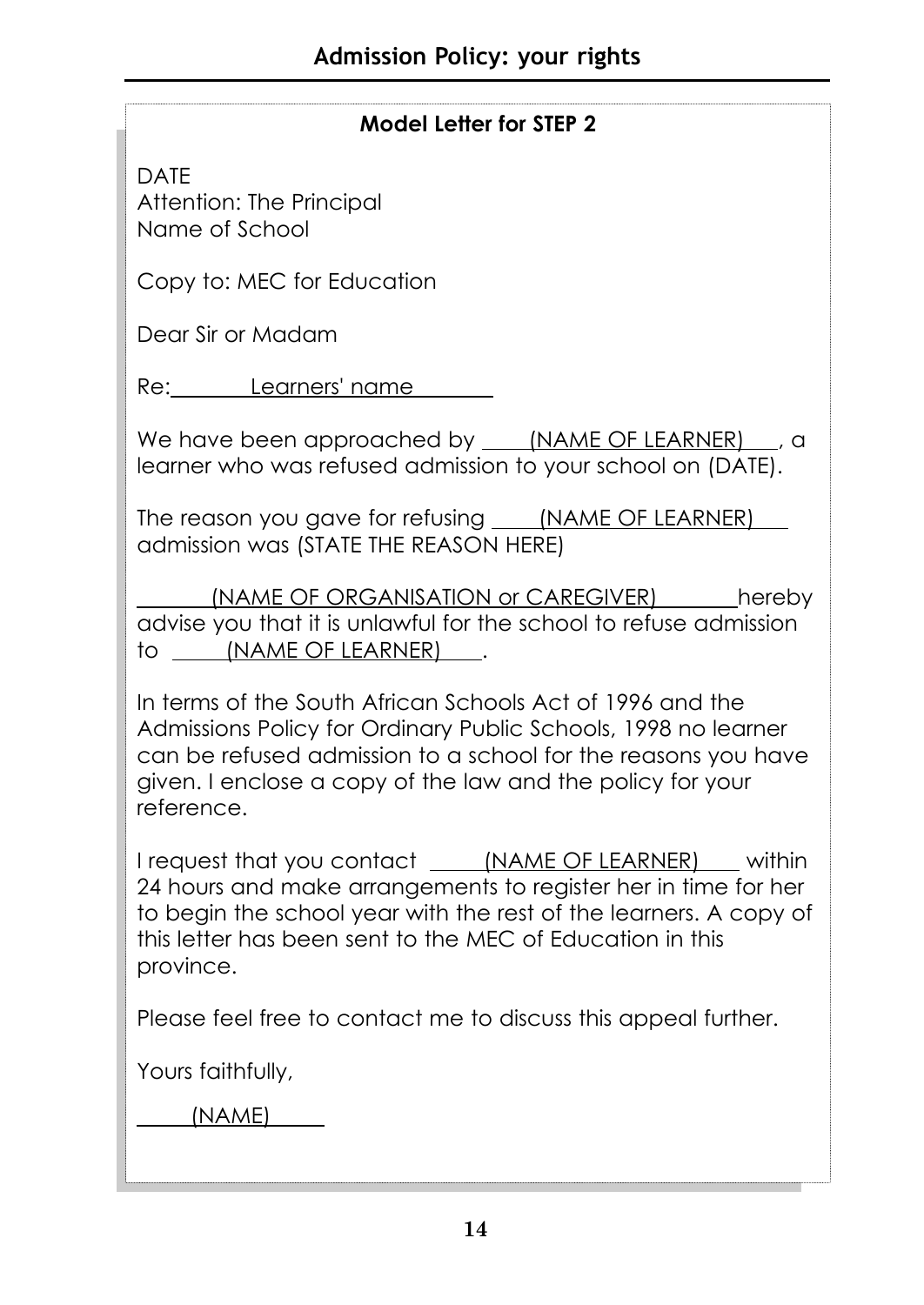

# **LAWS YOU NEED TO KNOW**

# **A) South African Schools Act, 1996**

Chapter 2 : Learners Section 5. Admission to public schools

- 1) A public school must admit learners and serve their educational requirements without unfairly discriminating in any way.
- 2) The governing body of a public school may not administer any test related to the admission of a learner to a public school, or direct or authorise the of the school or any other person to administer such test.
- 3) No learner may be refused admission to a public school on the grounds that his or her –
	- a) is unable to pay or has not paid the school fees determined by the governing body under section 39;
	- b) does not subscribe to the mission statement of the school; or
	- c) has refused to enter into a contract in terms of which the parent waives any claim for damages arising out of the education of the learner.
- 4) ...a) The admission age of a learner to a public school to
	- i) grade R is age four turning five by 30 June in the year of admission;
	- ii) grade 1 is age five turning six by 30 June in the year of admission.
	- b) Subject to the availability of suitable school places and other educational resources, the Head of Department may admit a learner who –
		- i) is under the age contemplated in paragraph (a) if good cause is shown; and
		- ii) complies with the criteria contemplated in paragraph  $(C).$
	- c) The Minister may, by regulation, prescribe
		- i) criteria for the admission to a public school, at an age lower than the admission age, of an underage learner who complies with the criteria;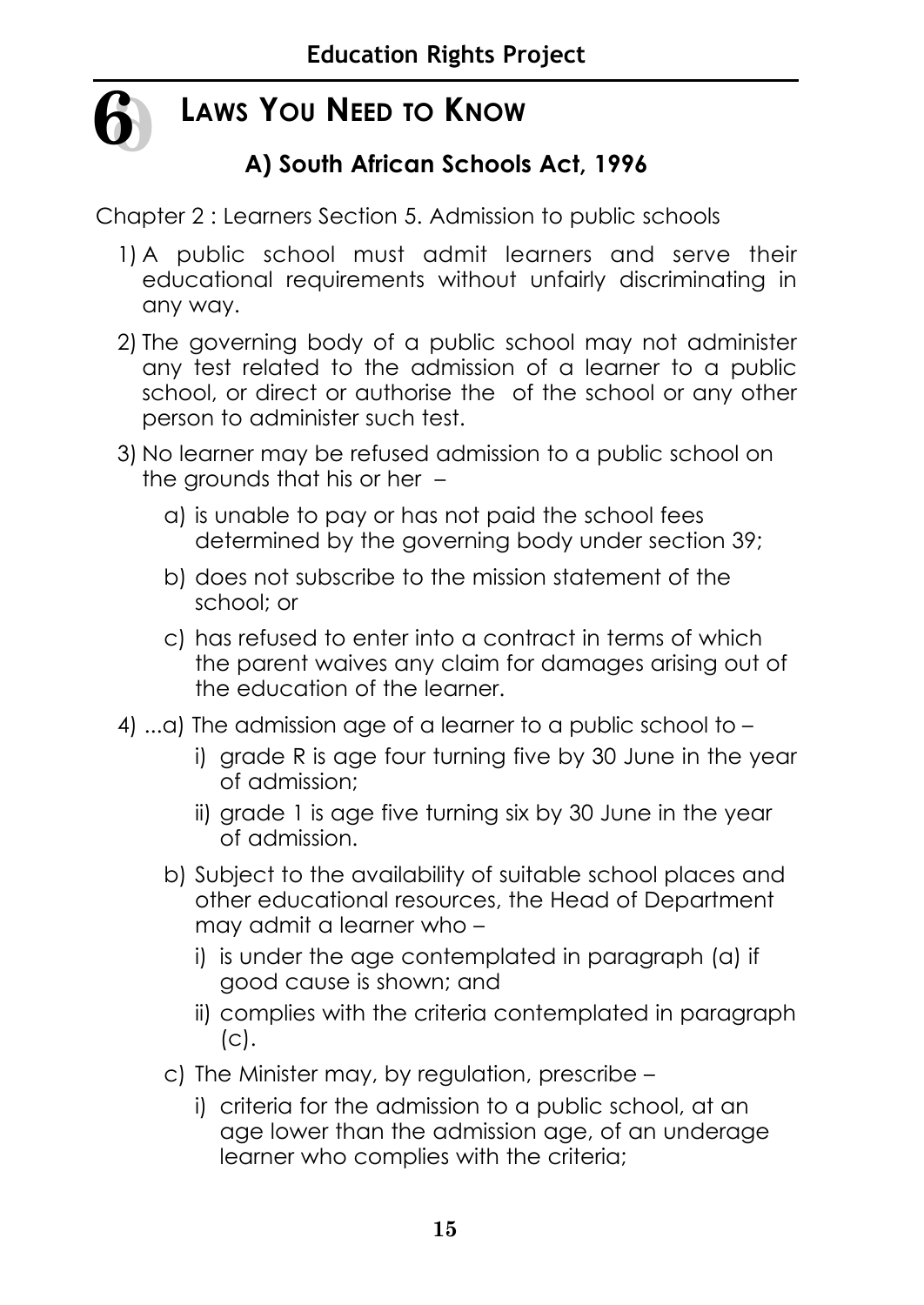- ii) age requirements for different grades at a public school.
- d) For the purpose of paragraph (b)(i), good cause shown means that –
	- i) it can be shown that exceptional circumstances exist which necessitate the admission of an underage learner because admission would be in his or her best interest; and
	- ii) the refusal to admit that learner would be severely detrimental to his or her development.
- 5) Subject to this Act and any applicable provincial law, the admission policy of a public school is determined by the governing body of such school.
- 6) In determining the placement of a learner with special education needs, the Head of Department and principal must take into account the facts and wishes of the parents of such learner.
- 7) An application for the admission of a learner to a public school must be made to the education department in a manner determined by the Head of Department.
- 8) If an application in terms of subsection (7) is refused, the Head of Department must inform the parent in writing of such refusal and the reason therefor.
- 9) Any learner or parent of a learner who has been refused admission to a public school may appeal against the decision to the .

# **Language policy of Public Schools**

- 1) Subject to the Constitution and this Act, the Minister may, by notice in the Government Gazette, after consultation with the Council of Education Ministers, determine norms and standards for language policy in public schools.
- 2) The governing body of a public school may determine the language policy of the school subject to the Constitution, this Act and any applicable provincial law.
- 3) No form of racial discrimination may be practiced in implementing policy determined under this section.
- 4) A recognised Sign Language has the status of an official language for purposes of learning at a public school.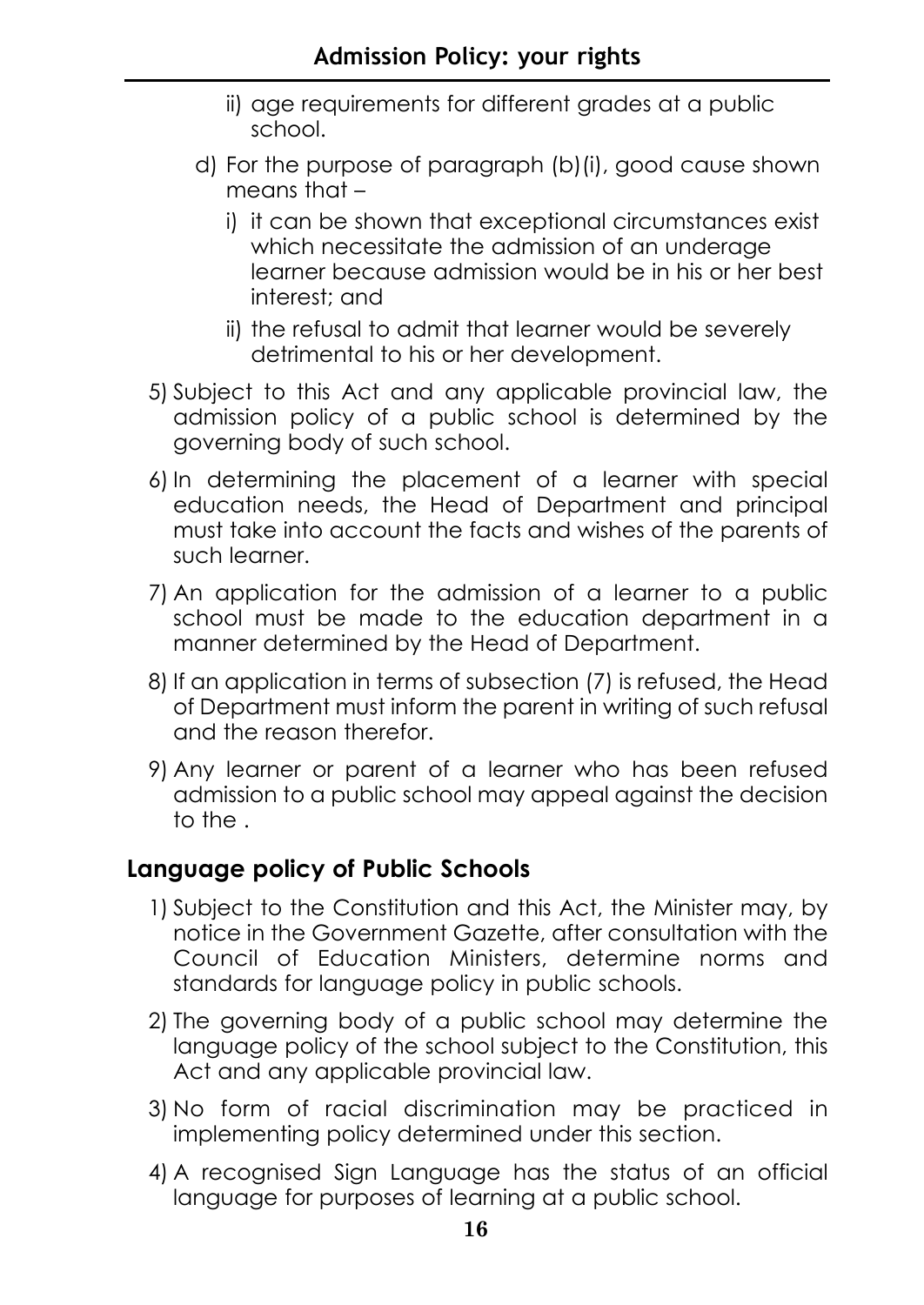# **B) Government Gazette, Vol.400, No.19377, 19 October 1998 GENERAL NOTICES NOTICE 2432 OF 1998 DEPARTMENT OF EDUCATION**

# **NATIONAL EDUCATION POLICY ACT, 1996 (ACT NO. 27 OF 1996) ADMISSION POLICY FOR ORDINARY PUBLIC SCHOOLS**

The Minister of Education, after consultation with each Member of the Council of Education Ministers, hereby give notice in terms of section 3(4)(i) of the National Education Policy Act, 1996 (No. 27 of 1996) of the admission policy for learners to ordinary public schools, as set out in the Schedule.

# **MINISTER OF EDUCATION OCTOBER 1998**

# **SCHEDULE**

# **ADMISSION POLICY FOR ORDINARY PUBLIC SCHOOLS**

# **Interpretation**

1. In this policy any expression to which a meaning has been assigned in the National Education Policy Act, 1996 (Act No. 27 of 1996) and the South African Schools Act, 1996 (Act No. 84 of 1996), has that meaning.

# **Scope**

- 2. This policy, read with the age requirement for admission to ordinary public schools, published in the same government notice, applies uniformly in all provincial departments of education and ordinary public schools.
- 3. The admission policy of an ordinary public school must be consistent with this policy.

# **Purpose**

4. The purpose of this policy is to provide a framework to all provincial departments of education and governing bodies of public schools for developing the admission policy of me school.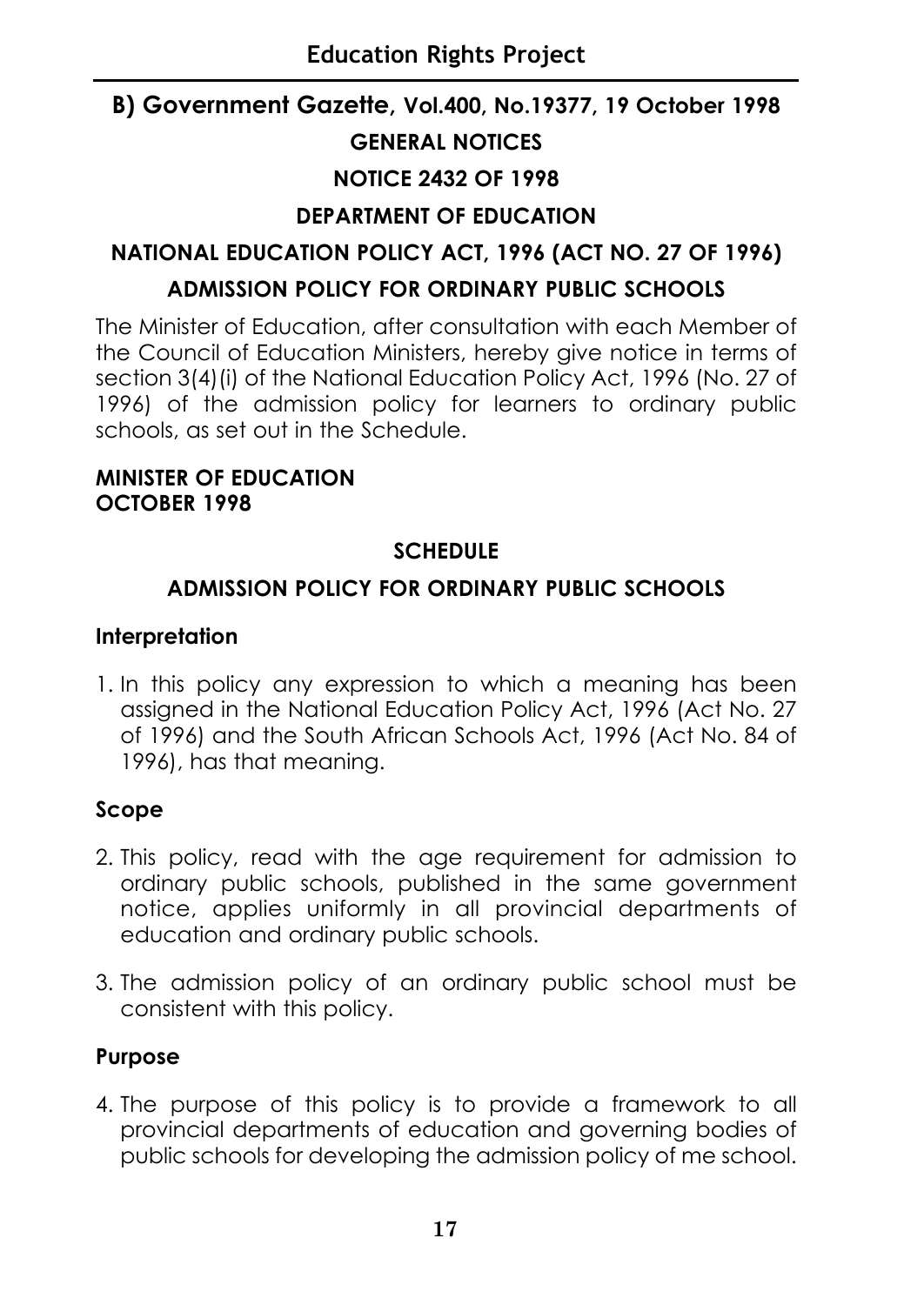# **Administration of admissions**

- 5. The Head of Department must determine a process of registration for admission to public schools in order to enable the admission of learners to take place in a timely and an efficient manner. The Head of Department and the school governing bodies should encourage parents to apply for the admission of their children before the end of the preceding school year.
- 6. The Head of Department is responsible for the administration of the admission of learners to a public school. The Head of Department may delegate the responsibility for the admission of learners to a school to officials of the Department.
- 7. The admission policy of a public school is determined by the governing body of the school in terms of section 5(5) of the South African Schools Act, 1996 (No. 84 of 1996). The policy must be consistent with the Constitution of the Republic of South Africa, 1996 (No. 108 of 1996), the South African Schools Act, 1996 and applicable provincial law. The governing body of a public school must make a copy of the school's admission policy available to the Head of Department.
- 8. The Head of Department must co-ordinate the provision of schools and the administration of admissions of learners to ordinary public schools with governing bodies to ensure that all eligible learners are suitably accommodated in terms of the South African Schools Act, 1996. Subject to this policy, it is particularly important that all eligible learners of compulsory school going age are accommodated in public schools.
- 9. The admission policy of a public school and the administration of admissions by an education department must not unfairly discriminate in any way against an applicant for admission.
- 10.A learner is admitted to the total school programme and may not be suspended from classes, denied access to cultural, sporting or social activities of the school, denied a school report or transfer certificates, or otherwise victimised on the grounds that his or her parent
	- a. is unable to pay or has not paid the required school fees;
	- b. does not subscribe to the mission statement and code of conduct of the school; or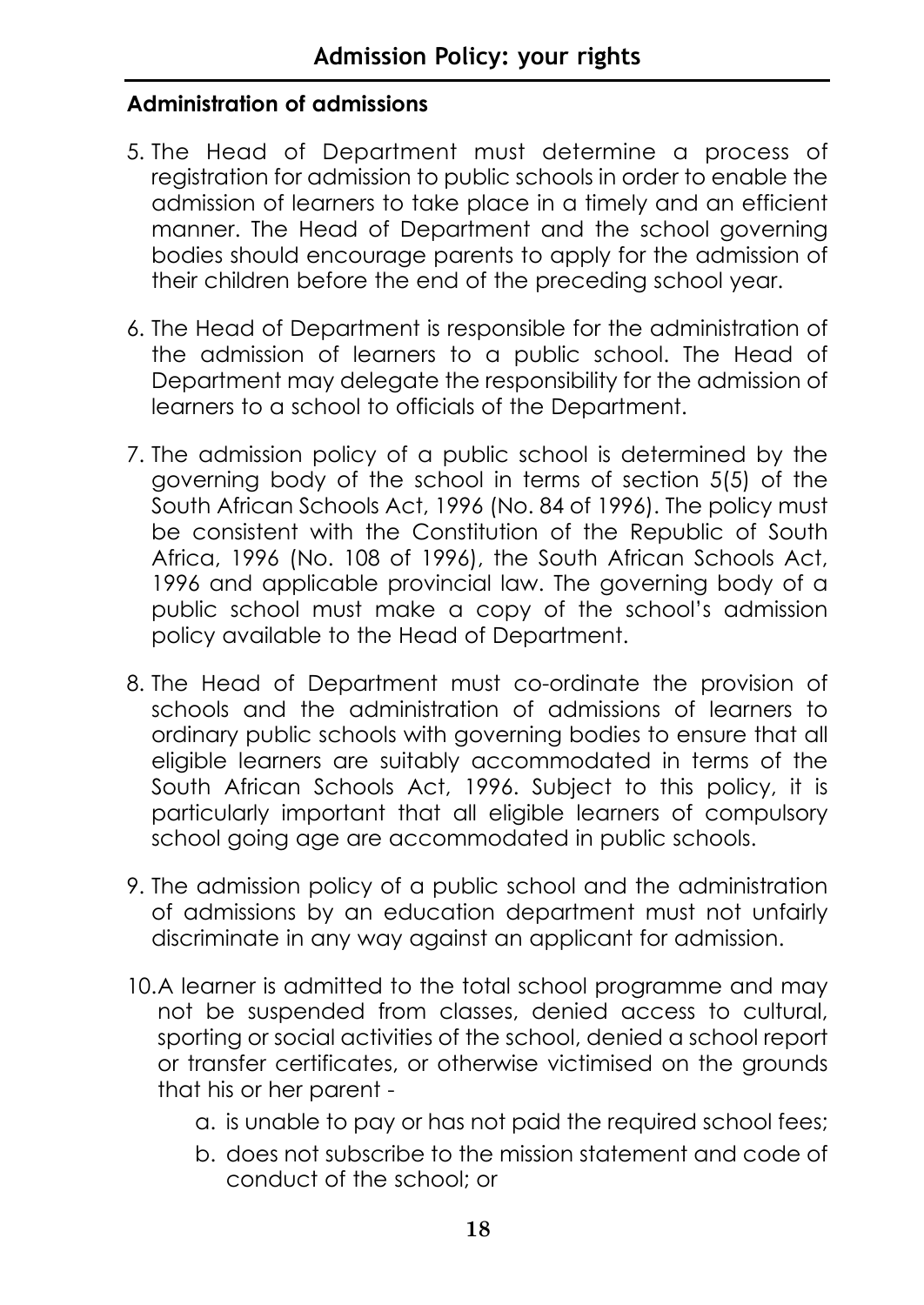- c. has refused to enter into a contract in terms of which the parent waives any claim for damages arising out of the education of the learner.
- 11.The governing body of a public school may not administer any test relating to the admission of a learner to a public school, or direct or authorise the principal of the school or any person to administer such a test. Where placement in a specific course or programme, e.g. technical field of study, dance or music, is required and where it would be in the educational interest of a learner, he or she may be requested by the Head of Department to undertake a suitable test to assist a placement decision.
- 12.The name of a learner must be removed from a school's admission register when the learner
	- a. leaves the school after grade 12 or after completing the compulsory school attendance period, or is granted exemption from compulsory attendance according to section (4) of the South African Schools Act;
	- b. applies for a transfer to another school and the transfer is effected;
	- c. is expelled from school; or
	- d. dies.
- 13.If a learner of compulsory school going age fails to attend school, the Head of Department may act in terms of section 3(5) and (6) of the South African Schools Act, 1996.

# **Documents required for admission of a learner**

- 14.A parent must complete an application form for admission, which should be made available to him or her by the principal of the school together with the admission policy and the code of conduct for learners of the school. The principal must ensure that parents are given whatever assistance they may require to complete the form.
- 15.When a parent applies for admission of a learner to an ordinary public school, the parent must present an official birth certificate of the learner to the principal of the public school. If the parent is unable to submit the birth certificate, the learner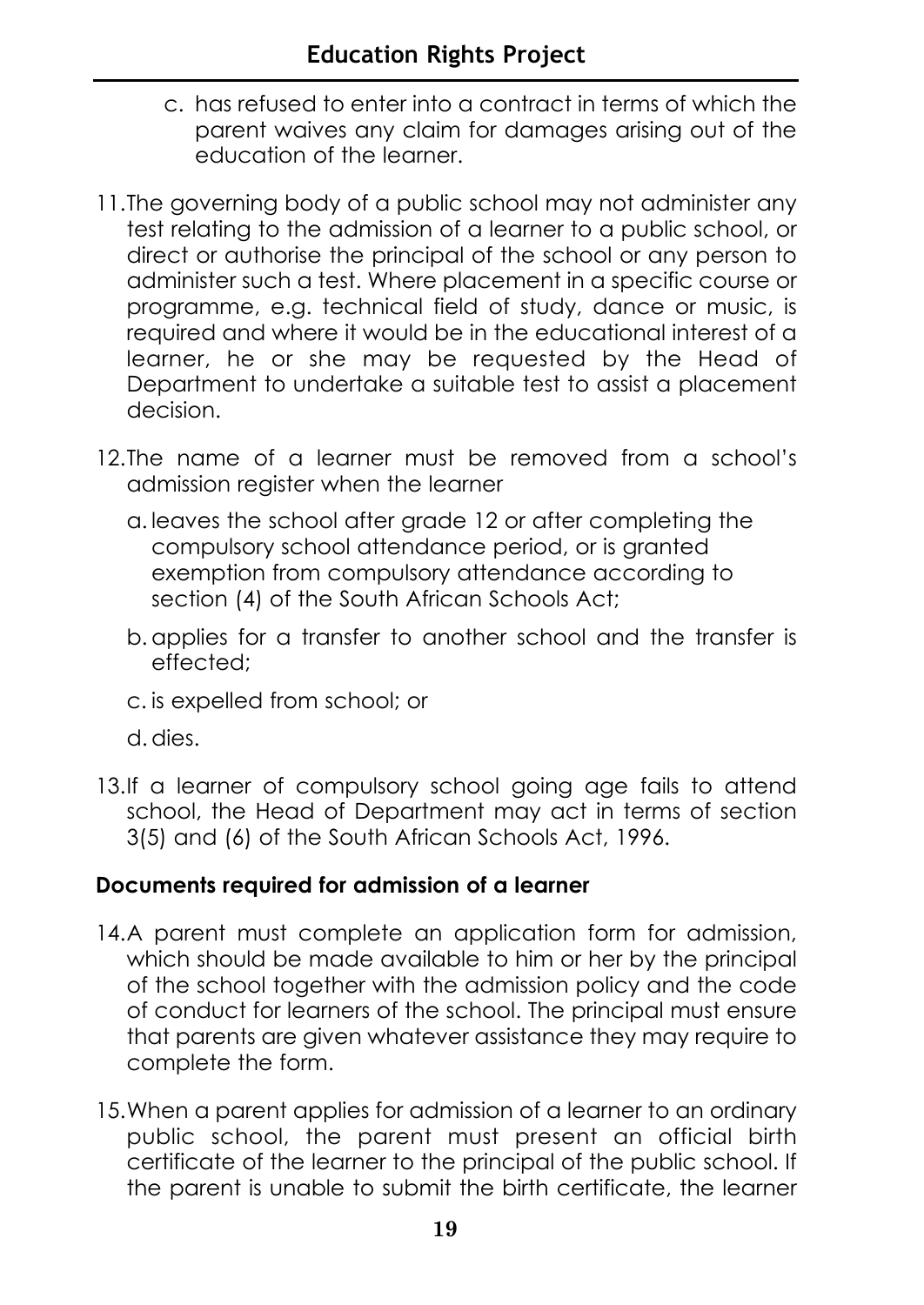may be admitted conditionally until a copy of the birth certificate is obtained from the regional office of the Department of Home Affairs. The principal must advise parents that it is an offence to make a false statement about the age of a child. (See Births and Deaths Registration Act, 1992 (No. 51 of 1992).) The parent must ensure that the admission of the learner is finalised within three months of conditional admission.

- 16.On application for admission, a parent must show proof that the learner has been immunised against the following communicable diseases: polio, measles, tuberculosis, diphtheria, tetanus and hepatitis B. If a parent is unable to show proof of immunisation, the principal must advise the parent on having the learner immunised as part of. the free primary health care programme.
- 17.When a learner transfers from one public school to another, the principal must complete a transfer card and hand it to the parent, or forward it to the principal of the receiving school. The learner's transfer card must be attached to the application form for admission to the receiving school.
- 18.If the transfer card is not available the principal of the receiving school may admit the learner and place the learner in a grade on the basis of the following documentation:
	- a. the last report card issued by the previous school;
	- b. other equivalent documentation from the previous school; or
	- c. a written affidavit of the parent stating the reason for not having the transfer card and the grade the learner attended at the previous school.

# **Admission of non-citizens**

- 19.The South African Schools Act, 1996 and this policy apply equally to learners who are not citizens of the Republic of South Africa and whose parents are in possession of a permit for temporary or permanent residence issued by the Department of Home Affairs.
- 20.A learner who entered the country on a study permit must present the study permit on admission to the public school.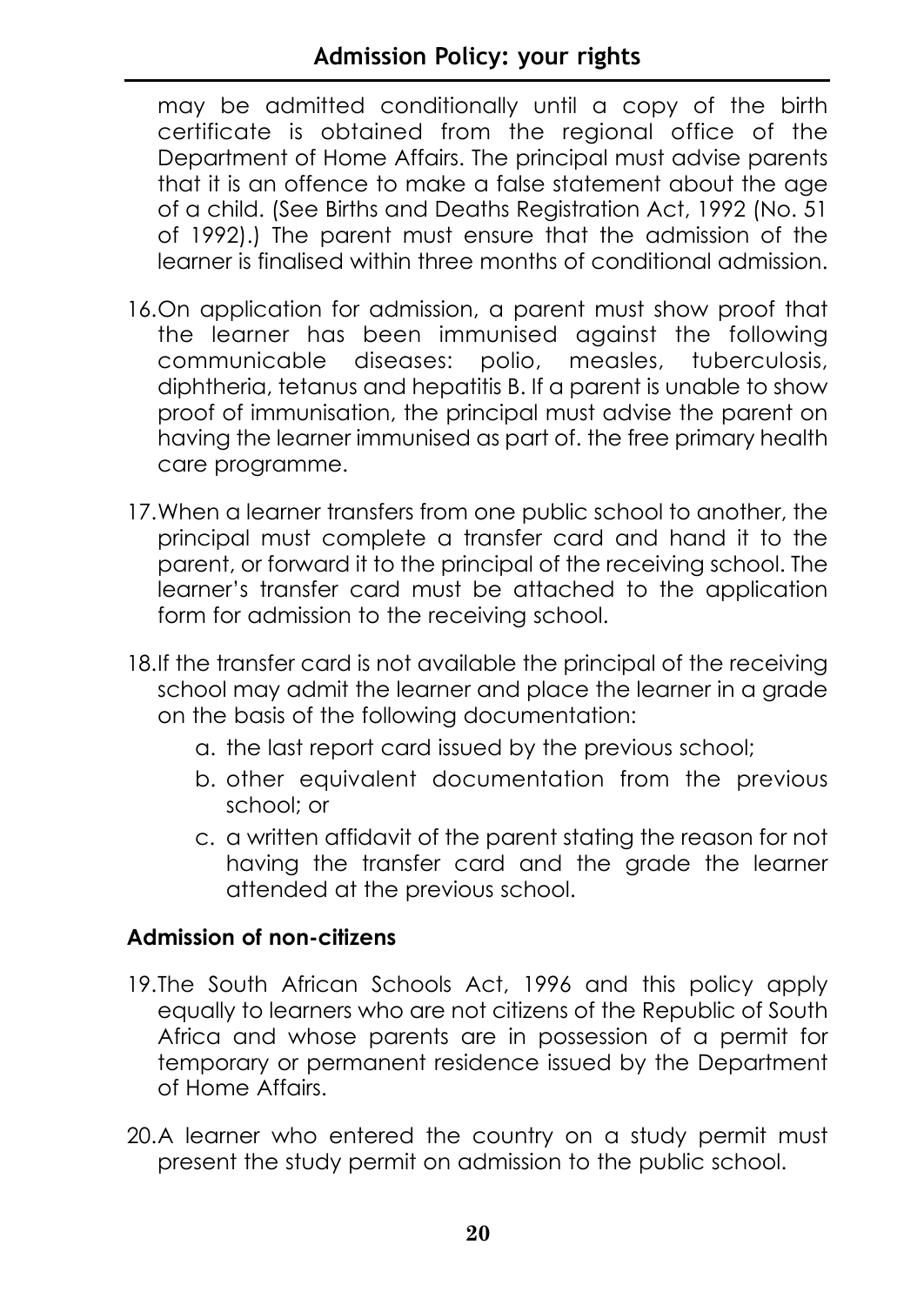21.Persons classified as illegal aliens must, when they apply for admission for their children or for themselves, show evidence that they have applied to the Department of Home Affairs to legalise their stay in the country in terms of the Aliens Control Act, 1991 (No. 96 of 1991).

# **Learners with special education needs**

- 22. The rights and wishes of learners with special education needs, must be taken into account at the admission of the learners to an ordinary public school. The South African Schools Act, 1996 requires ordinary public schools to admit learners with special education needs, where this is reasonably practical. Schools are encouraged to make the necessary arrangements, as far as practically possible, to make their facilities accessible to such learners.
- 23.Where the necessary support which would facilitate the integration of a learner in a particular educational context, cannot be provided, the principal of the school must refer the application for admission to the Head of Department to have the reamer admitted to a suitable public school in that province or to a school in another province.
- 24.Before the Head of Department refers a learner as contemplated in paragraph 23, the Head of Department must arrange for consultation with parents, educators and other support personnel concerned. These consultations must form part of the assessment of the learner before the learner is referred to another public school. This process should be handled as a matter of urgency to facilitate the admission of a learner as soon as possible to ensure that the reamer is not prejudiced in receiving appropriate education.
- 25.Assessment and consultation relating to a change of placement must be carried out by a team based at the school in consultation with parents, educators and other relevant support personnel. The Head of Department of the province concerned must approve the placement.

### **Age requirements for the admission of a learner to an ordinary public school or different grades of a school**

26.Learners are to be admitted to public schools and placed in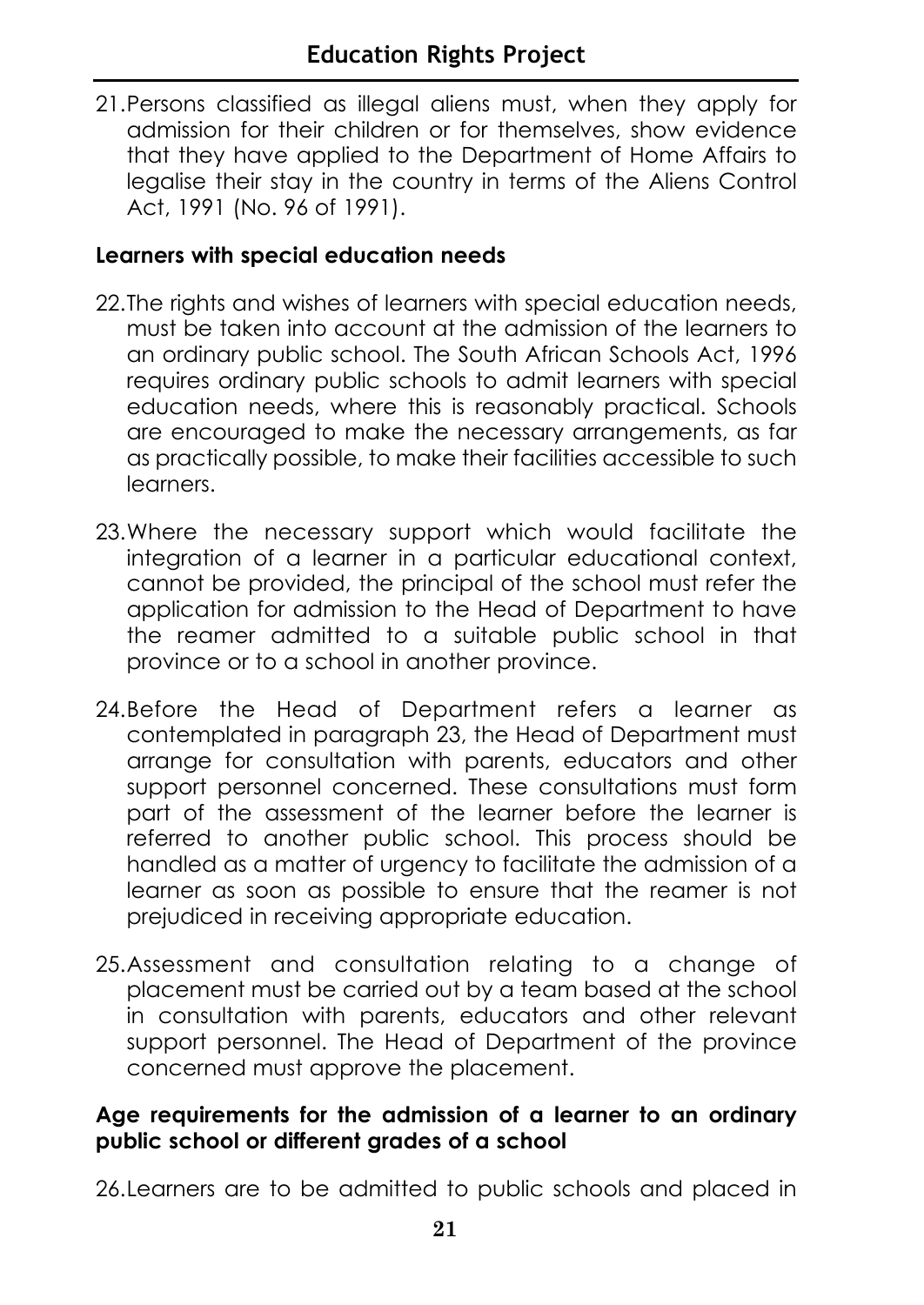different grades in the school according to the age requirements published in the same notice.

- 27.If a learner has been admitted to a public school at an age above the age norm for a grade, such learner must, as far as possible, be placed in a fast track facility, or with his or her peer group, unless it is not in the educational interest of the learner. In the latter case the learner must be placed in a suitable lower grade, and an accelerated programme must be worked out for the learner to enable him or her to catch up with the peer group as soon as possible.
- 28.The age-grade norm does not apply to a learner who is already enrolled at a public school on 1 January 2000, except that paragraph 27 may apply if it is deemed to be in the best interests of the learner.
- 29.A learner who is 16 years of age or older and who has never attended school and who is seeking admission for the first time or did not make sufficient progress with his or her peer group, must be advised to enroll at an Adult Basic Education and Training (ABET) centre.

# **Repetition**

- 30.A learner who has repeated one or more years at school in terms of this policy is exempt from the age grade norm, except that, if a learner is three years older than the norm age per grade, the dead of Department must determine whether the learner will be admitted to that grade.
- 31.In principle, learners should progress with their age cohort. Repetition of grades seldom results in significant increases in learning attainment and frequently has the opposite result. The norm for repetition is one year per school phase where necessary. Multiple repetition in one grade is not permissible.
- 32.The norm is not to be construed as promoting the practice of automatic promotion. A learner's needs must be attended to through the efforts of the learner, and his or her teachers, with support from the learner's family and peers.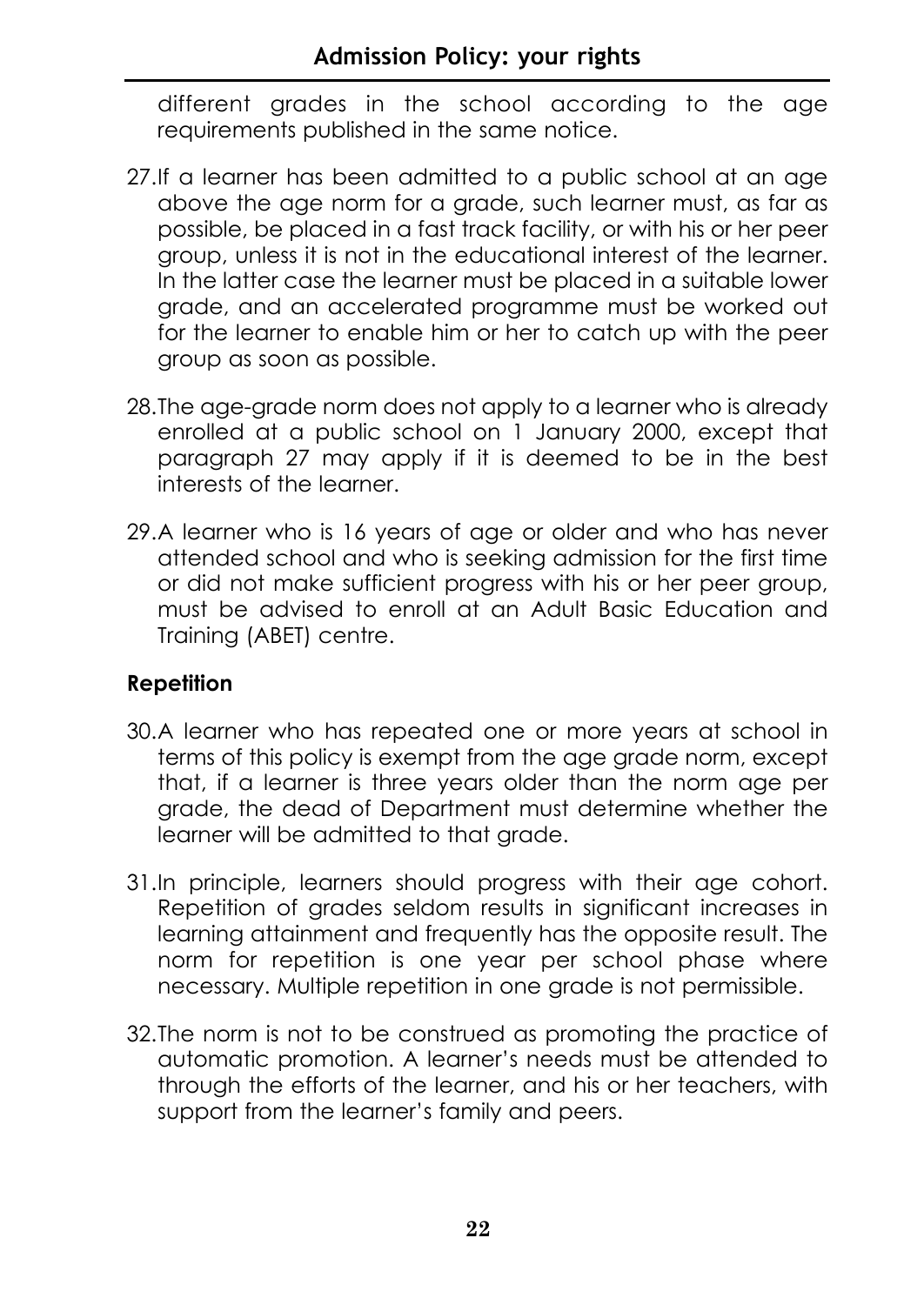# **School zoning**

33.A Head of Department, after consultation with representatives of governing bodies, may determine feeder zones for ordinary public schools, in order to control the learner numbers of schools and co-ordinate parental preferences. Such feeder zones need not be geographically adjacent to the school or each other.

34.If a feeder zone is created

- a. preference must be given to a learner who lives in the feeder zone of a school or who resides with his or her parents at an employer's home in the feeder zone;
- b. a learner who lives outside the feeder zone is not precluded from seeking admission at whichever school he or she chooses. However, access to a chosen school cannot be guaranteed;
- c. a learner who lives within the feeder zone of a school A must be referred to the neighbouring school B. if school A is oversubscribed. If school B is oversubscribed, an alternative school within a reasonable distance must be found by the Head of Department. If that is not possible, school A must admit the learner;
- d. the preference order of admission is:
	- i) learners whose parents live in the feeder zone, in their own domicile or their employer's domicile;
	- ii) learners whose parent's work address is in the feeder area; or
	- iii) other learners: first come first served.
- 35.A school with a specific field of study, e.g. a technical school, must have much larger feeder zones to accommodate learners with specific aptitudes, interests or needs.

# **Register of admission**

36.The principal of a public school must keep a register of admission to the school. All admissions of learners to the school must be recorded in the register of admission. The register must contain the name, date of birth, age, identity number, if applicable, and address of the learner as well as the names of the learner's parents as defined in the South African Schools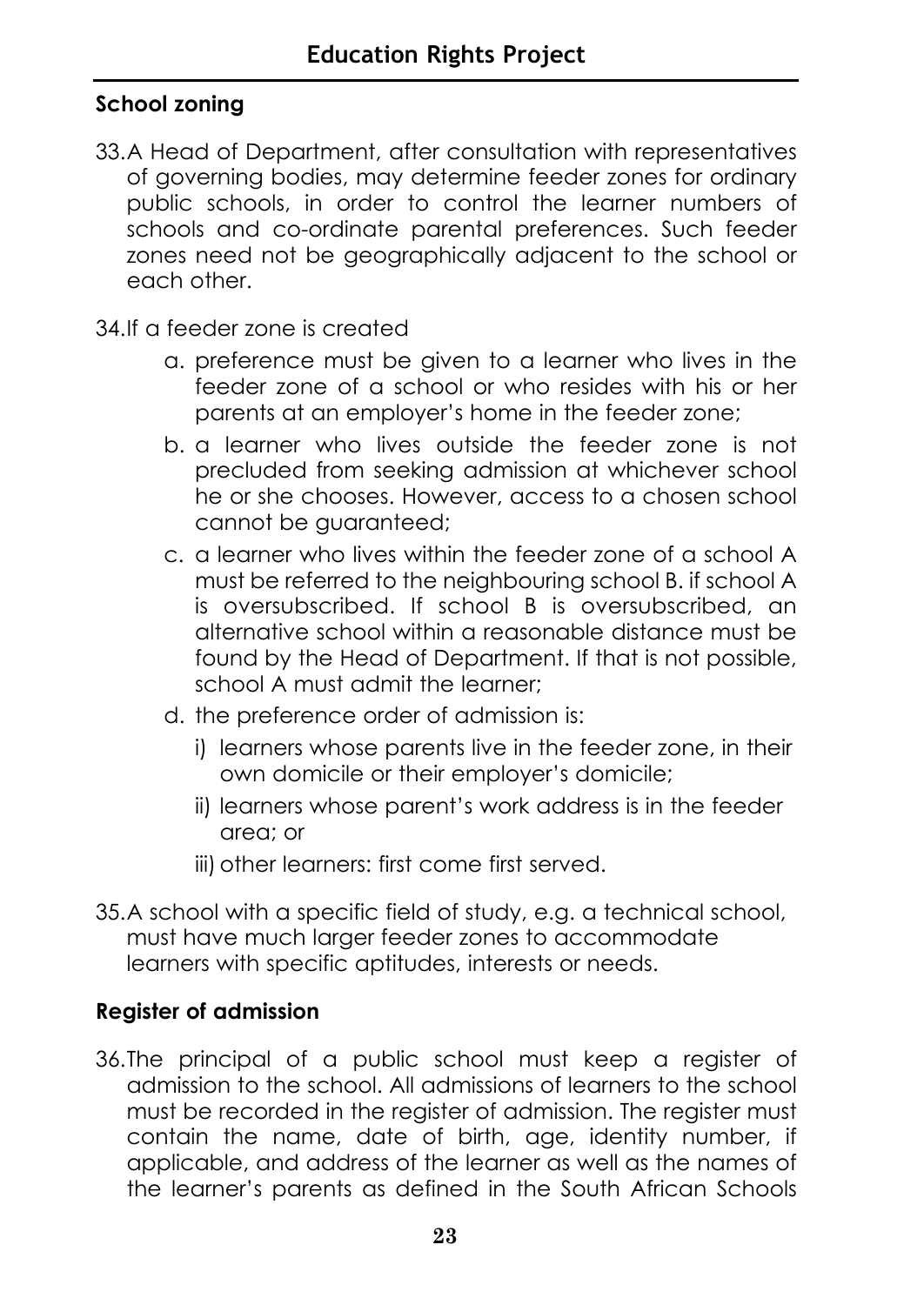Act, 1996 (see footnote 1) and their addresses and telephone numbers, where applicable.

- 37.Entries in the register of admission must be verified against the birth certificate or identity document of the learner concerned.
- 38.Officials of the provincial education department must have access to the register of admission.

# **Rights and obligations of parents**

- 39.The governing body of a school must inform all parents of learners admitted to a school of their rights and obligations in terms of the South African Schools Act, 1996, any applicable provincial law. Parents must specifically be informed about their rights and obligations in respect to the governance and affairs of the school, including the process of deciding the school budget, any decision of a parent meeting relating to school fees, and the Code of Conduct for Learners.
- 40.Parents have an obligation to support their children to attend school regularly.

# **Home education**

- 41.A parent who wishes to provide home education for his or her child must apply to the Head of Department for registration.
- 42.The Head of Department will register such a learner if he or she is satisfied that the conditions stipulated in section 51 of the South African Schools Act, 1966, are complied with.

# **Right of appeal**

43.Any learner or parent of a learner who has been refused admission to a public school may appeal against the decision to the Member of the Executive Council in terms of section 5(9) of the South African Schools Act, 1996.

"Parent" means

- a. the parent or guardian of a learner,
- b. the person legally entitled to custody of a learner, or
- c. the person who undertakes to fulfill the obligations of a person referred to in paragraphs (a) and (b) towards the learner's education at school.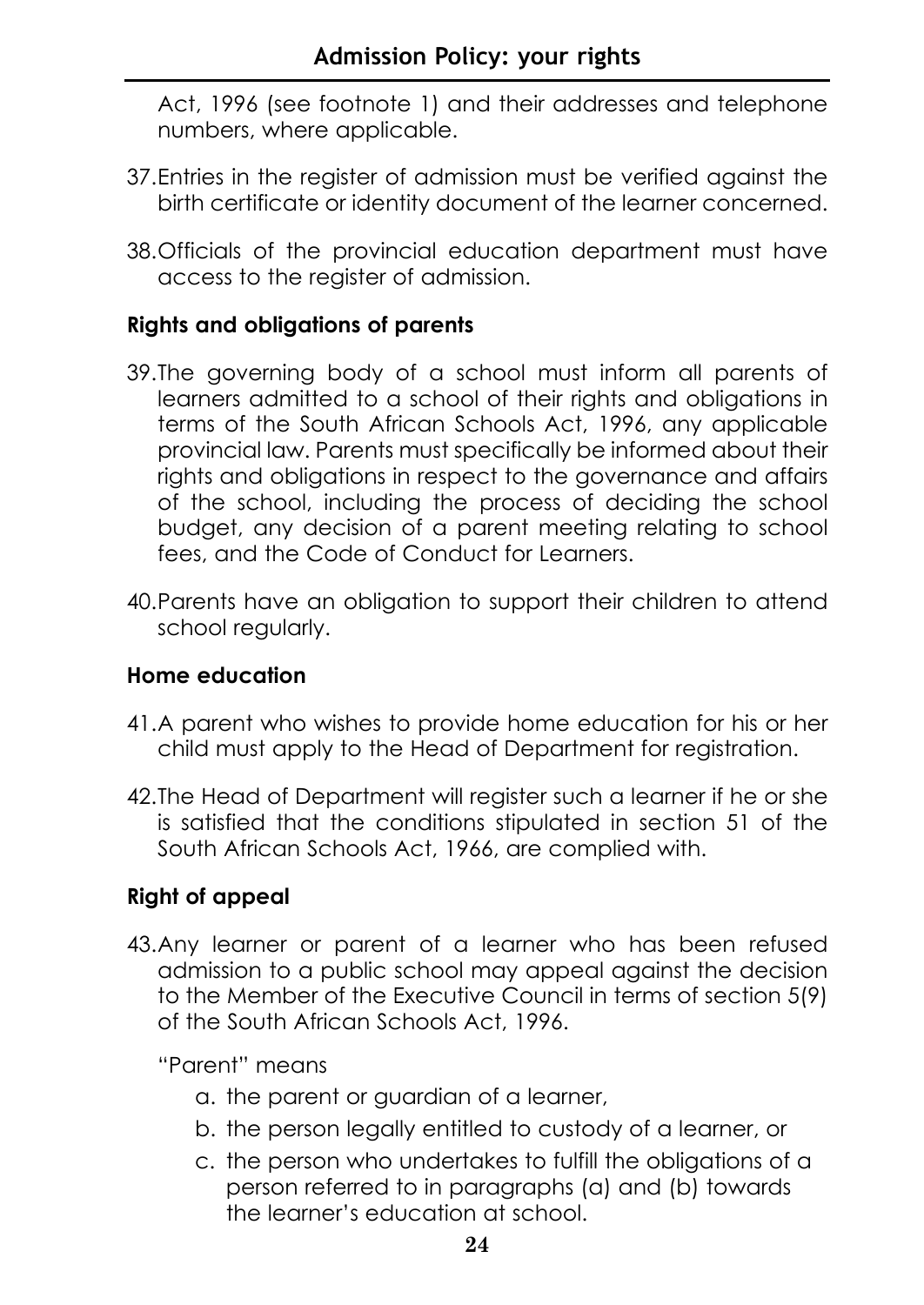

# $\mathbf{se}\,\mathbf{v}\mathbf{en}$  Useful Contact Details

# **Departments of Education**

Admissions Hotline (Toll free) 0800 005 175

# **Eastern Cape**

Tel: (040) 606 4205 Private Bag X0032 Bisho 5608

# **Limpopo**

Tel: (015) 297 0895 Private Bag X9489 Polokwane 0700

# **Free State**

Tel: (051) 407 4041 or (051) 4003 Swarts Building 55 Elizabeth Street Bloemfontein 9300

# **Gauteng**

Tel: (011) 355 0511 or (011) 355 0476 111 Commissioner Street Johannesburg 2000

# **KwaZulu Natal**

Tel: (0358) 874 3594 or (0341) 32200 Po Box Dundee 4001

# **Mpumalanga**

Tel: (013) 297 633 The Oaks Building Long Street Middleburg 1050

# **North West**

Tel: (0140) 873 428/9 Private Bag X2044 Mmabatho

# **Northern Cape**

Tel: (0152) 970 895 Private Bag X5041 Kimberley 8306

# **Western Cape**

Tel: (021) 403 6236 Private Bag X45 Parow 7500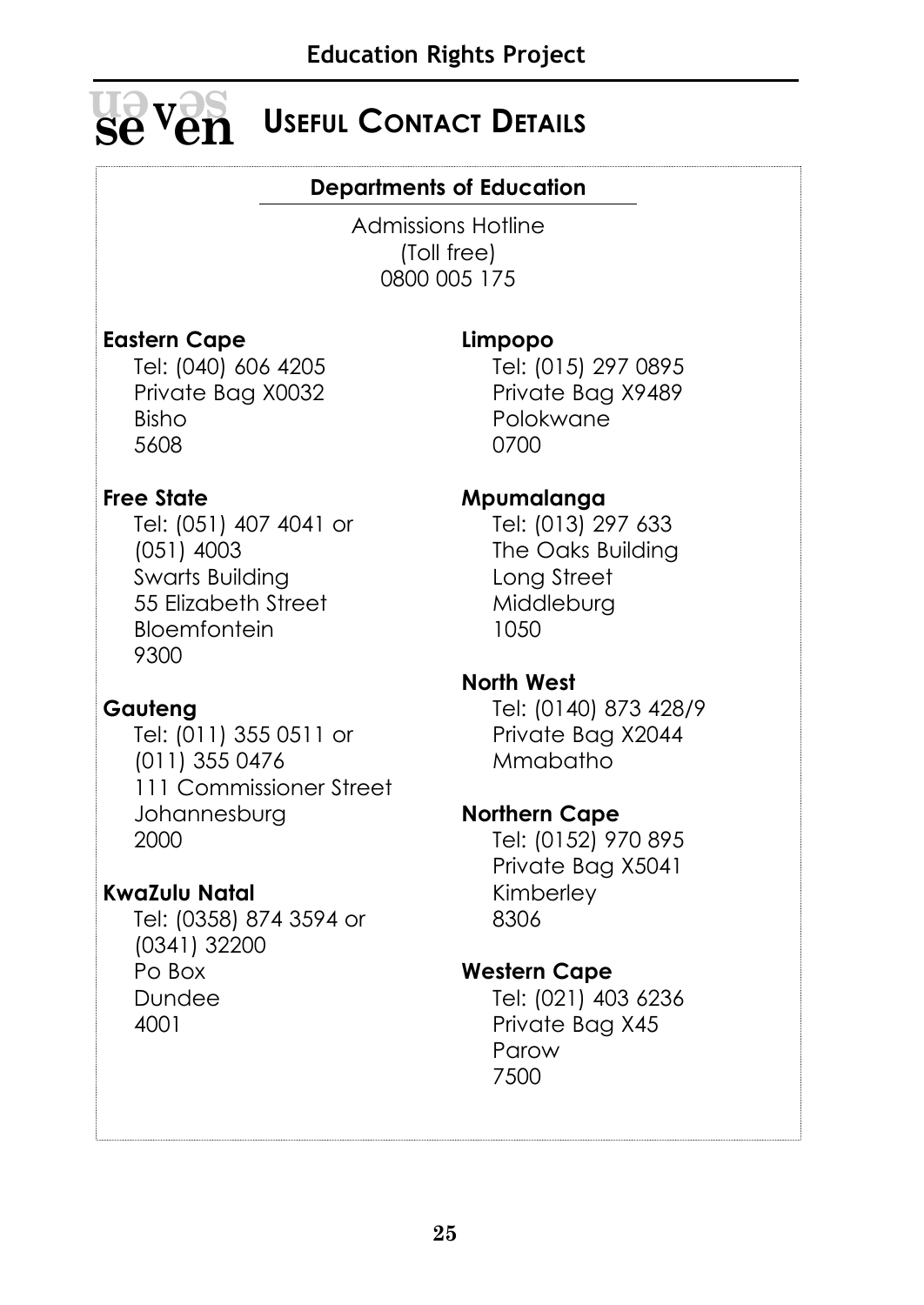# **Other Organisations**

### **South African Human Rights Commission**

**Eastern Cape** Tel: (021) 582 4094/2611/4302

**Free State**  Tel: (051) 447 1130/3

**Johannesburg** (Head Office) Tel: (011) 484 8300

**KwaZulu-Natal** Tel: (031) 304 7323/4/5 **Limpopo** Tel: (051) 291 3500/4

**Mpumalanga** Tel: (013) 752 5870/8292/5890

**Northern Cape** Tel: (054) 332 3993/4/5293

**Western Cape**  Tel: (021) 426 2277

**Children's Rights Centre** (031) 209 6239/ 307 6075

**Alliance for Children's Entitlement to Social Security (ACESS)** (021) 761 0117

**Legal Resources Centre** (011) 403-0902